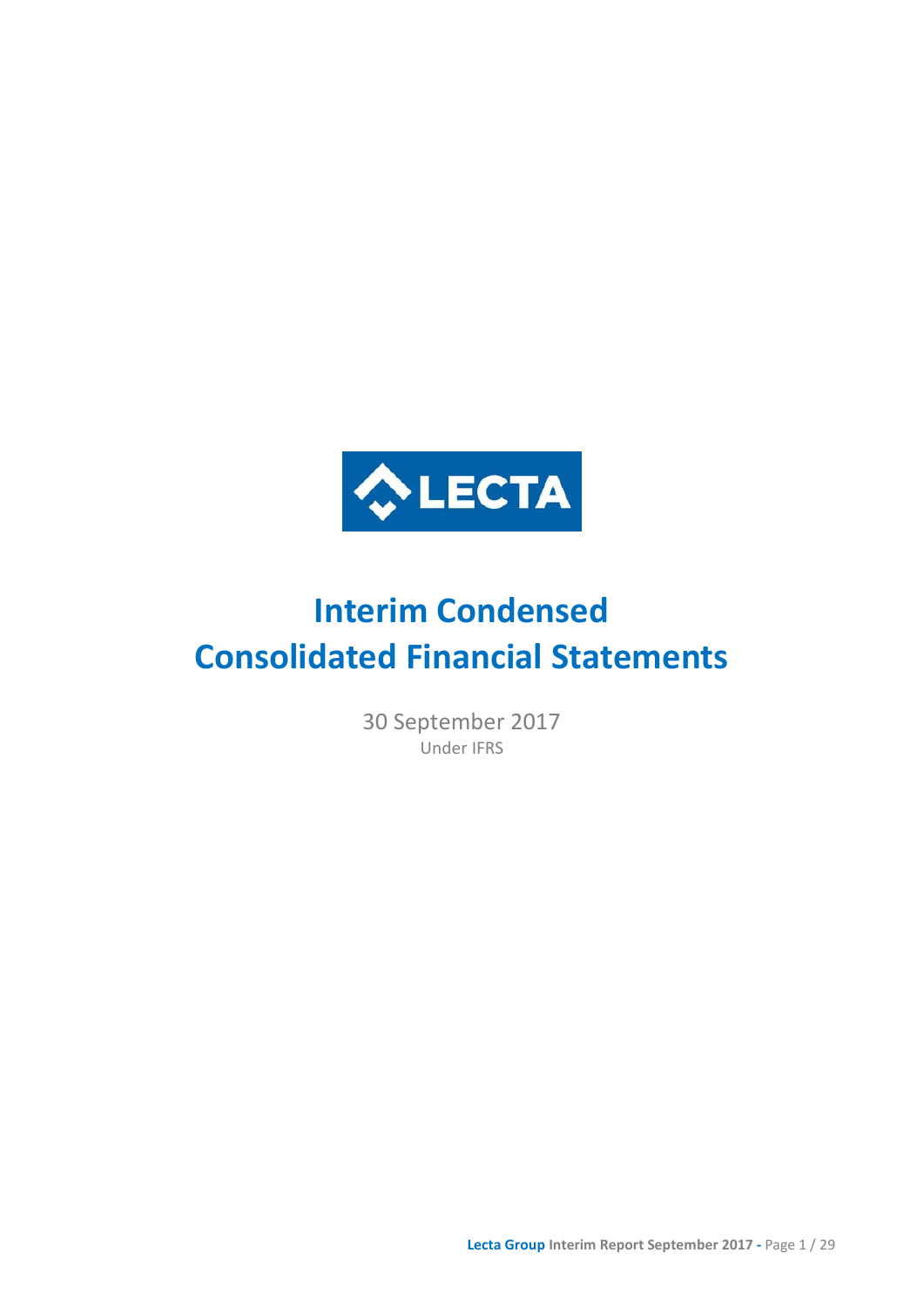| 11. Property, plant and equipment, Investment properties, and Non-current assets held for sale  26 |  |
|----------------------------------------------------------------------------------------------------|--|
|                                                                                                    |  |
|                                                                                                    |  |
|                                                                                                    |  |
|                                                                                                    |  |
|                                                                                                    |  |
|                                                                                                    |  |
|                                                                                                    |  |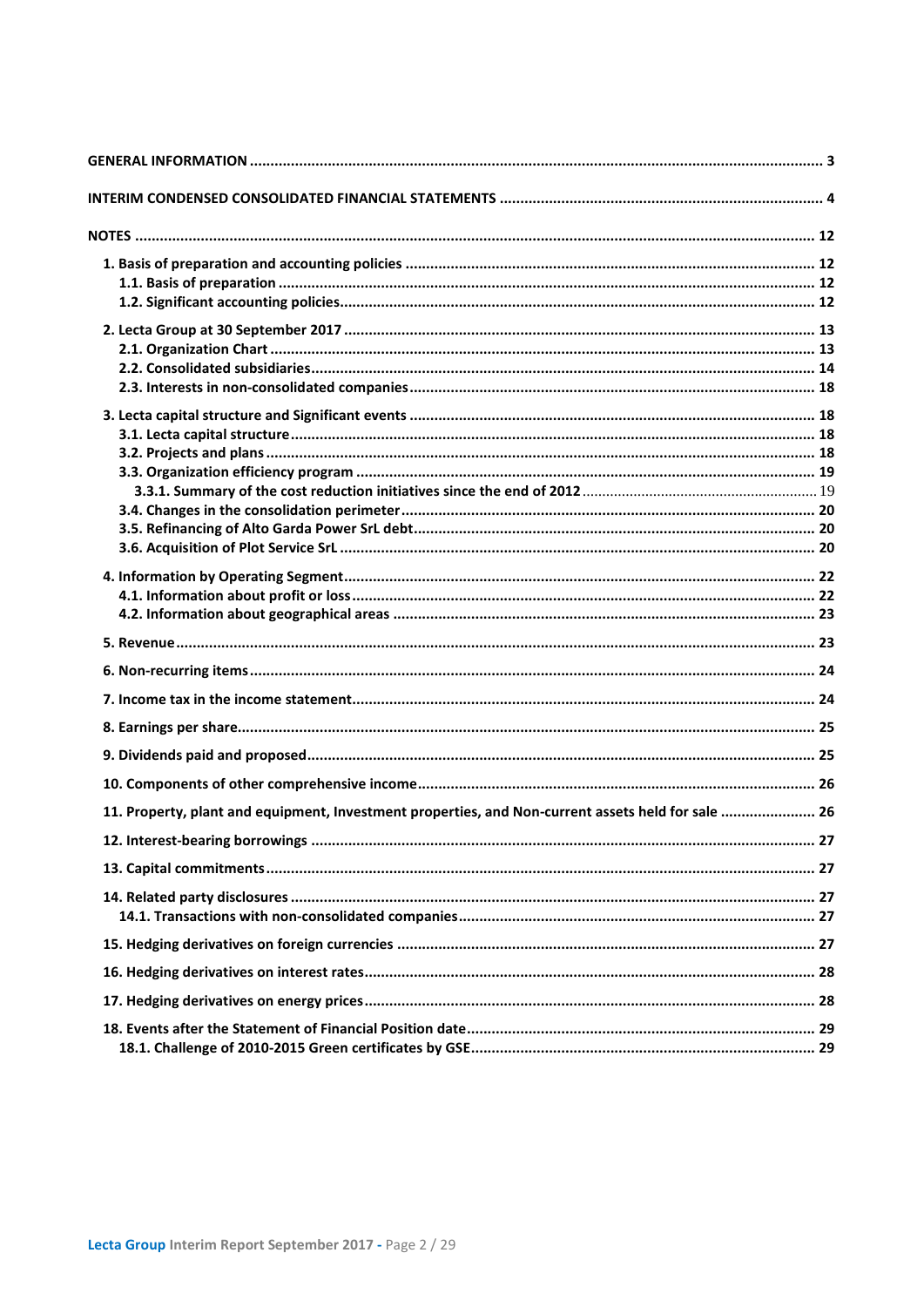### <span id="page-2-0"></span>**GENERAL INFORMATION**

Lecta Group is engaged in the production and sale of Coated Woodfree ("CWF") and Specialty papers. Lecta Group has production sites in France, Italy and Spain and sells all around the world. It employed circa 3,336 FTE people in the quarter ended 30 September 2017.

The parent company of the Lecta Group is Lecta SA, a limited company incorporated and domiciled in the Grand Duchy of Luxembourg. The address of its registered office is: LECTA SA 20, rue de la Poste L-2346 Luxembourg

These interim condensed financial statements were approved for issue on 31 October 2017.

**All the amounts in the present report are in thousands of euros (EUR K or K€) unless otherwise stated.**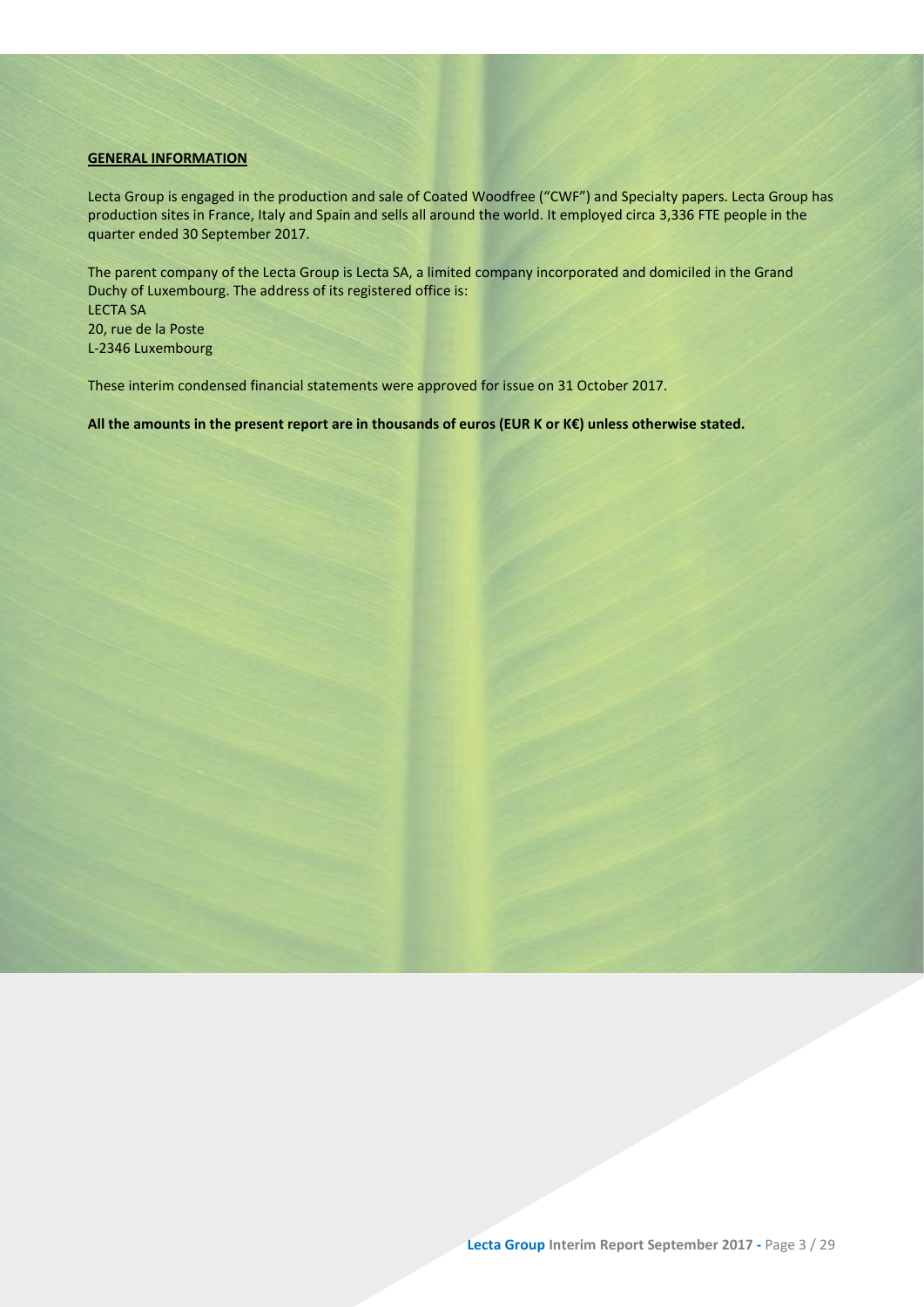### **INTERIM CONDENSED CONSOLIDATED FINANCIAL STATEMENTS**

<span id="page-3-0"></span>**Consolidated income statement**

Lecta Group

(in EUR K)

|                                                      | <b>Notes</b> | Jan to Sep 2017 |               | Jan to Sep 2016 |              |  |
|------------------------------------------------------|--------------|-----------------|---------------|-----------------|--------------|--|
|                                                      |              |                 |               |                 |              |  |
|                                                      |              |                 | $\frac{0}{0}$ |                 | $\%$         |  |
| Revenue                                              | (5)          | 1,080,706       | 100           | 1,055,260       | 100          |  |
| Changes in inventories of finished goods and         |              |                 |               |                 |              |  |
| work in process                                      |              | 13,682          | $\mathbf{1}$  | 4,297           | $\Omega$     |  |
| Raw materials and consumables used                   |              | (560, 684)      | (52)          |                 | (51)         |  |
| Labor costs                                          |              |                 |               | (534, 296)      |              |  |
|                                                      |              | (143, 828)      | (13)          | (144, 221)      | (14)         |  |
| Other operating costs except non-recurring items     |              | (302, 490)      | (28)          | (289, 594)      | (27)         |  |
| <b>EBITDA</b>                                        |              | 87,386          | 8             | 91,445          | 9            |  |
| Depreciation                                         |              | (40, 472)       | (4)           | (40, 902)       | (4)          |  |
| Amortization                                         |              | (216)           | (0)           | (132)           | (0)          |  |
| Non recurring items                                  | (6)          | (4,308)         | (0)           | (4, 447)        | (0)          |  |
| Profit (loss) from operations                        |              | 42,390          | 4             | 45,964          | 4            |  |
|                                                      |              |                 |               |                 |              |  |
| Financial income                                     |              | 4,687           | 0             | 293             | $\Omega$     |  |
| Financial expense                                    |              | (51,068)        | (5)           | (72, 194)       | (7)          |  |
| Finance costs                                        |              | (46, 381)       | (4)           | (71, 901)       | (7)          |  |
| Share of results in associates                       |              | $\Omega$        | $\Omega$      |                 | 0            |  |
| Profit (loss) before tax                             |              | (3,991)         | (0)           | (25, 937)       | (2)          |  |
|                                                      |              |                 |               |                 |              |  |
| Income tax                                           | (7)          | (6, 346)        | (1)           | (3,089)         | (0)          |  |
| Profit (loss) after tax from continuing operations   |              | (10, 337)       | (1)           | (29, 026)       | (3)          |  |
|                                                      |              | $\overline{0}$  | $\Omega$      | $\Omega$        | $\mathbf{0}$ |  |
| Profit (loss) after tax from discontinued operations |              |                 |               |                 |              |  |
| Profit (loss) after tax<br>Attributable to:          |              | (10, 337)       | (1)           | (29, 026)       | (3)          |  |
|                                                      |              |                 |               |                 |              |  |
| Equity holders of the parent                         | (8)          | (13,045)        | (1)           | (29, 300)       | (3)          |  |
| Non-controlling interests                            | (8)          | 2,708           | 0             | 274             | $\mathbf{0}$ |  |

The accompanying Notes are an integral part of these Interim Consolidated financial statements.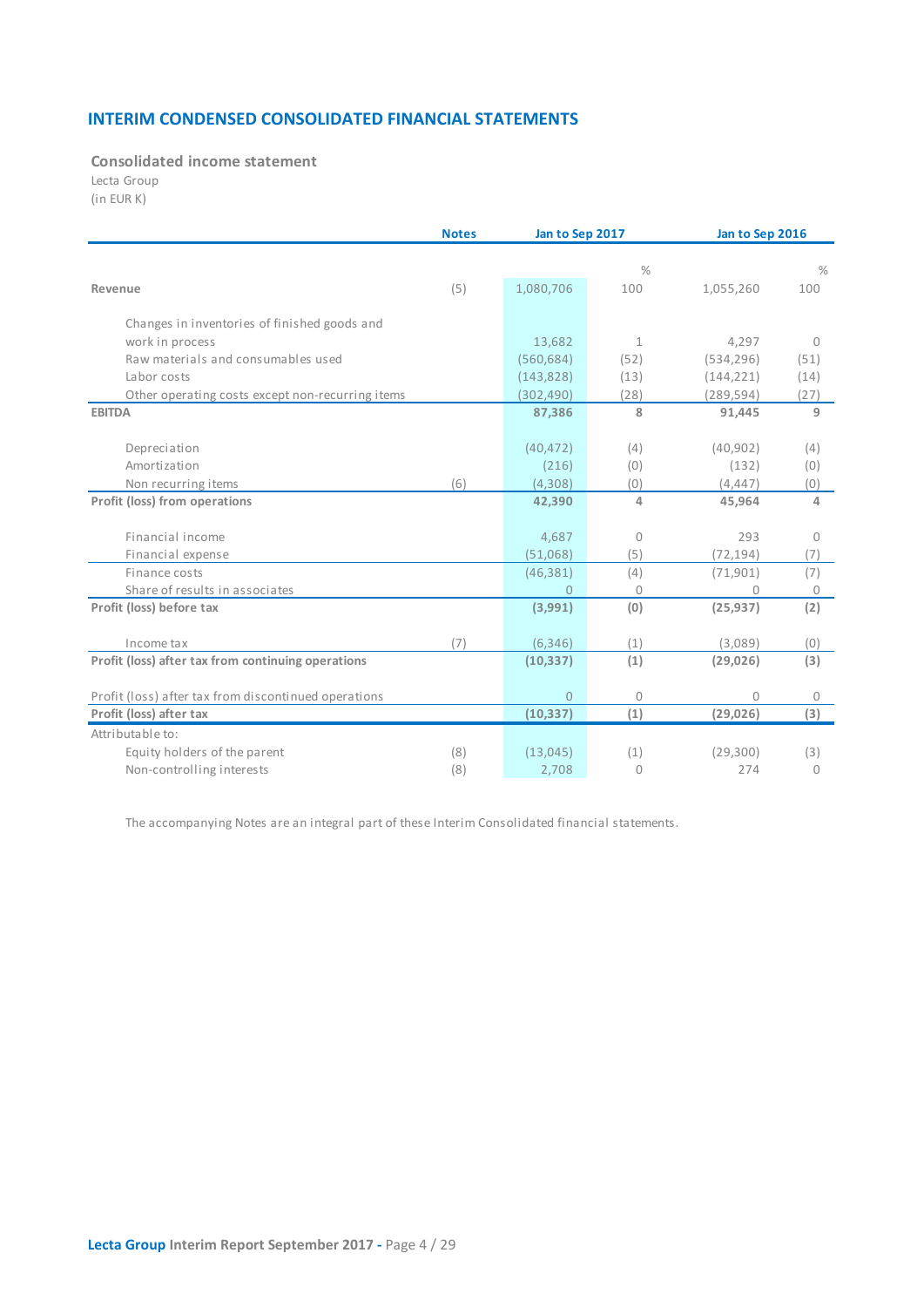**Consolidated statement of comprehensive income** 

Lecta Group (in EUR K)

|                                                                                                  | <b>Notes</b> | Jan to Sep 2017                  | Jan to Sep 2016 |
|--------------------------------------------------------------------------------------------------|--------------|----------------------------------|-----------------|
| Profit (loss) for the period                                                                     |              | (10, 337)                        | (29, 026)       |
| Exchange differences on translation of foreign operations                                        |              | (174)                            | (630)           |
| Net (loss)/gain on cash flow hedges<br>Income tax effect                                         | (10)         | 311<br>(84)                      | 341<br>(90)     |
|                                                                                                  |              | 227                              | 251             |
| Net (loss)/gain on available-for-sale financial assets<br>Income tax effect                      | (10)         | 0<br>$\overline{0}$              | (192)<br>47     |
|                                                                                                  |              | $\Omega$                         | (145)           |
| Net other comprehensive income to be reclassified to profit<br>or loss in subsequent periods     |              | 53                               | (524)           |
| Actuarial gains (losses) on defined benefits plans<br>Income tax effect                          |              | $\overline{0}$<br>$\overline{0}$ | 0<br>(291)      |
|                                                                                                  |              | $\Omega$                         | (291)           |
| Net other comprehensive income not being reclassified to<br>profit or loss in subsequent periods |              | $\boldsymbol{0}$                 | (291)           |
| Other comprehensive income, net of tax                                                           |              | 53                               | (815)           |
| Total comprehensive income, net of tax                                                           |              | (10, 284)                        | (29, 841)       |
| Attributable to:                                                                                 |              |                                  |                 |
| Equity holders of the parent                                                                     |              | (13,037)                         | (30, 150)       |
| Non-controlling interests                                                                        |              | 2,753                            | 309             |

The accompanying Notes are an integral part of these Interim Consolidated financial statements.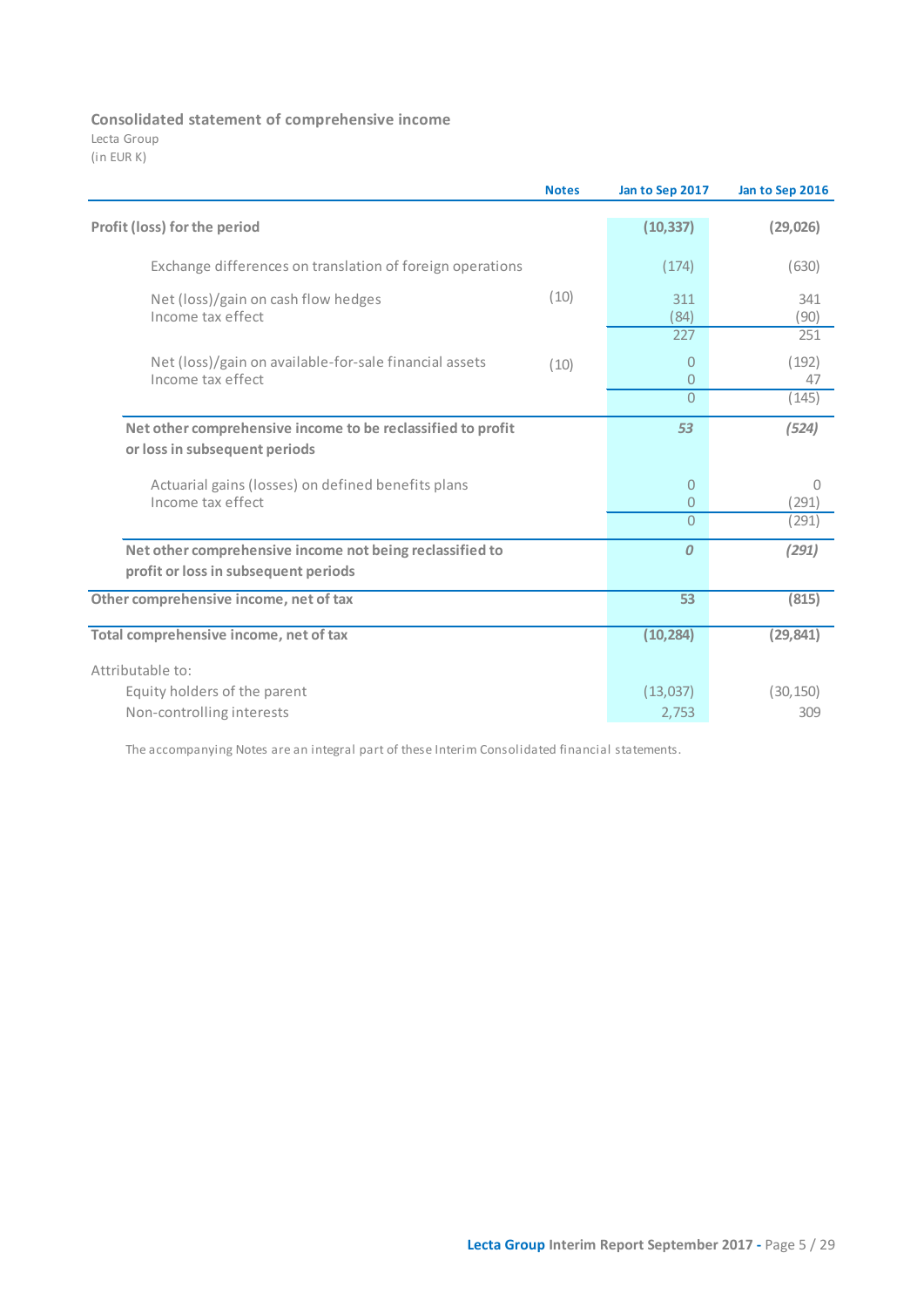### **Consolidated income statement Quarter**

Lecta Group (in EUR K)

|                                                      | <b>Notes</b> |                | 3rd quarter 2017 |           | 3rd quarter 2016 |  |  |
|------------------------------------------------------|--------------|----------------|------------------|-----------|------------------|--|--|
|                                                      |              |                | $\frac{0}{0}$    |           | $\%$             |  |  |
| Revenue                                              | (5)          | 343,735        | 100              | 338,432   | 100              |  |  |
|                                                      |              |                |                  |           |                  |  |  |
| Changes in inventories of finished goods and         |              |                |                  |           |                  |  |  |
| work in process                                      |              | 10,378         | 3                | (4, 947)  | (1)              |  |  |
| Raw materials and consumables used                   |              | (184, 567)     | (54)             | (163,097) | (48)             |  |  |
| Labor costs                                          |              | (48,064)       | (14)             | (47, 968) | (14)             |  |  |
| Other operating costs except non-recurring items     |              | (94, 200)      | (27)             | (94, 287) | (28)             |  |  |
| <b>EBITDA</b>                                        |              | 27,282         | 8                | 28,133    | 8                |  |  |
| Depreciation                                         |              | (13,537)       | (4)              | (13, 624) | (4)              |  |  |
| Amortization                                         |              | (54)           | (0)              | (44)      | (0)              |  |  |
| Non recurring items                                  | (6)          | (1, 265)       | (0)              | (594)     | (0)              |  |  |
| Profit (loss) from operations                        |              | 12,425         | 4                | 13,870    | 4                |  |  |
| Financial income                                     |              |                |                  | 70        | $\Omega$         |  |  |
|                                                      |              | 4,247          | $\mathbf{1}$     |           |                  |  |  |
| Financial expense                                    |              | (20, 082)      | (6)              | (38, 655) | (11)             |  |  |
| Finance costs                                        |              | (15,836)       | (5)              | (38, 584) | (11)             |  |  |
| Share of results in associates                       |              | $\Omega$       | $\bigcap$        | $\Omega$  | 0                |  |  |
| Profit (loss) before tax                             |              | (3,410)        | (1)              | (24, 714) | (7)              |  |  |
| Income tax                                           | (7)          | (901)          | (0)              | (1,668)   | (0)              |  |  |
| Profit (loss) after tax from continuing operations   |              | (4, 311)       | (1)              | (26, 382) | (8)              |  |  |
| Profit (loss) after tax from discontinued operations |              | $\overline{0}$ | 0                | $\Omega$  | 0                |  |  |
| Profit (loss) after tax                              |              | (4,311)        | (1)              | (26, 382) | (8)              |  |  |
| Attributable to:                                     |              |                |                  |           |                  |  |  |
| Equity holders of the parent                         | (8)          | (5, 542)       | (2)              | (26, 555) | (8)              |  |  |
| Non-controlling interests                            | (8)          | 1,230          | $\Omega$         | 173       | $\mathbf{0}$     |  |  |

The accompanying Notes are an integral part of these Consolidated financial statements.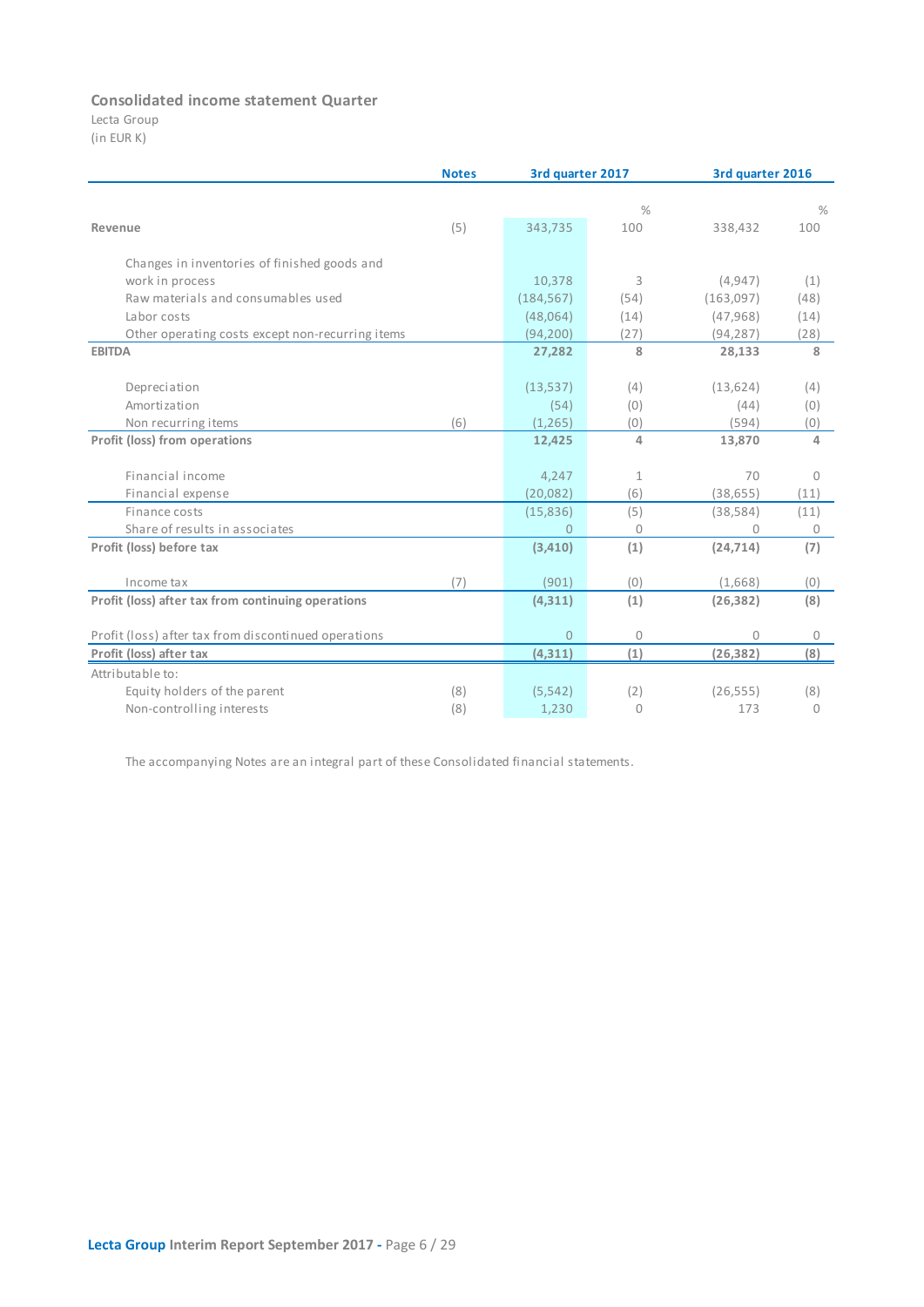### **Consolidated statement of comprehensive income**

Lecta Group (in EUR K)

|                                                                                                  | <b>Notes</b> | 3rd quarter 2017 | 3rd quarter 2016 |
|--------------------------------------------------------------------------------------------------|--------------|------------------|------------------|
| Profit (loss) for the period                                                                     |              | (4, 311)         | (26, 382)        |
| Exchange differences on translation of foreign operations                                        |              | (65)             | (171)            |
| Net (loss)/gain on cash flow hedges<br>Income tax effect                                         | (10)         | (1)<br>0         | 3<br>(1)         |
|                                                                                                  |              | (0)              | $\overline{2}$   |
| Net (loss)/gain on available-for-sale financial assets<br>Income tax effect                      | (10)         | 0<br>0           | 0<br>0           |
|                                                                                                  |              | $\overline{0}$   | $\bigcap$        |
| Net other comprehensive income to be reclassified to profit<br>or loss in subsequent periods     |              | (65)             | (169)            |
| Actuarial gains (losses) on defined benefits plans<br>Income tax effect                          |              | 0<br>0           | 0<br>0           |
|                                                                                                  |              | 0                | $\Omega$         |
| Net other comprehensive income not being reclassified to<br>profit or loss in subsequent periods |              | $\boldsymbol{0}$ | $\Omega$         |
| Other comprehensive income, net of tax                                                           |              | (65)             | (169)            |
| Total comprehensive income, net of tax                                                           |              | (4, 376)         | (26, 551)        |
| Attributable to:                                                                                 |              |                  |                  |
| Equity holders of the parent                                                                     |              | (5,606)          | (26, 724)        |
| Non-controlling interests                                                                        |              | 1,230            | 173              |

The accompanying Notes are an integral part of these Consolidated financial statements.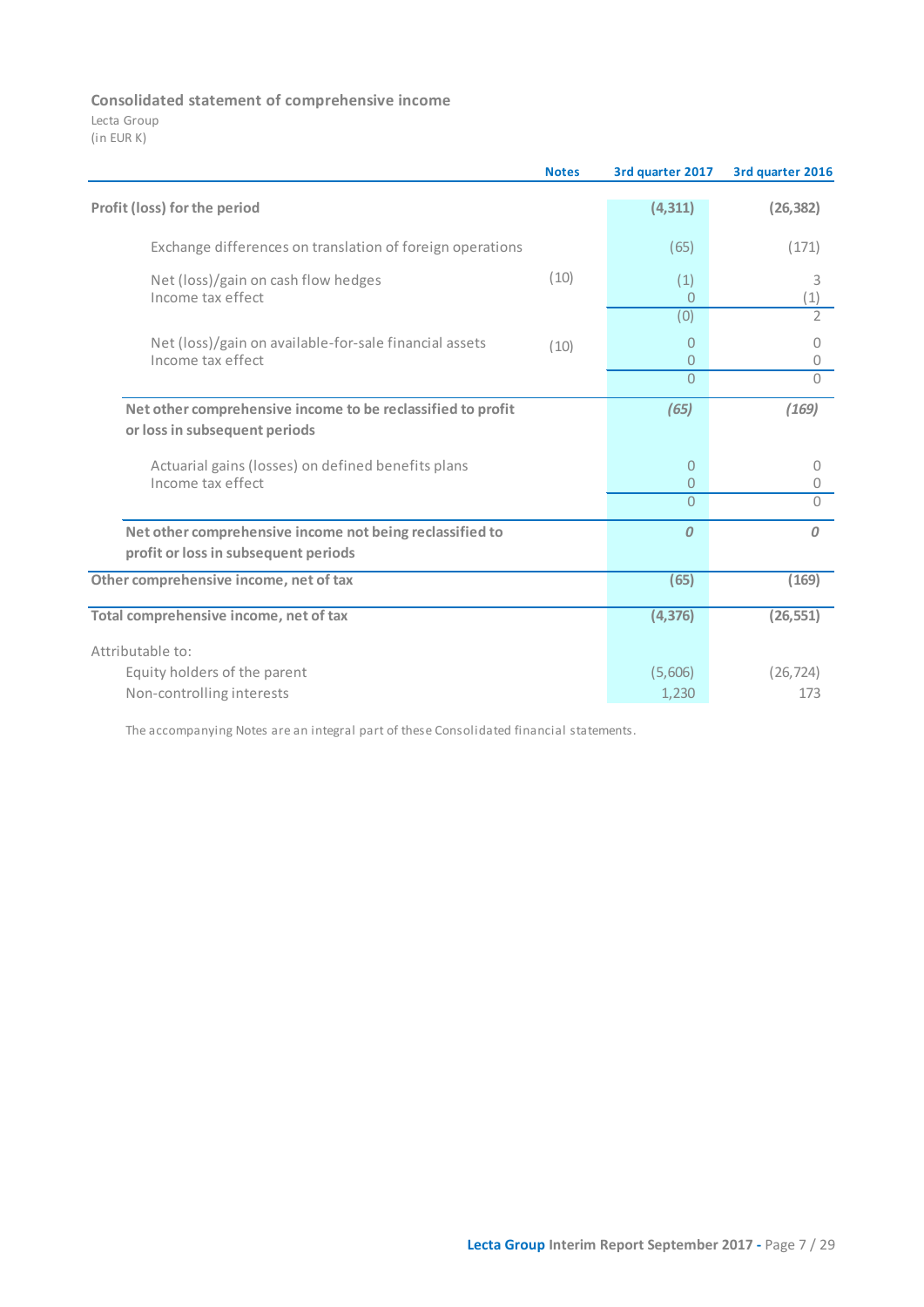### **Consolidated statement of financial position**

Lecta Group

(in EUR K)

|                                          |              | 30 Sep       | <b>31 Dec</b> | 30 Sep    |
|------------------------------------------|--------------|--------------|---------------|-----------|
|                                          | <b>Notes</b> | 2017         | 2016          | 2016      |
| <b>ASSETS</b>                            |              |              |               |           |
| Property, plant and equipment            | (11)         | 468,532      | 467,262       | 473,071   |
| Investment properties                    | (11)         | 1,363        | 1,363         | 2,081     |
| Goodwill                                 |              | 118,252      | 118,252       | 118,252   |
| Other intangible assets                  |              | 782          | 2.559         | 1,607     |
| Available-for-sale financial investments |              | 140          | 140           | 140       |
| Biological assets                        |              | 282          | 282           | 280       |
| Deferred income tax assets               |              | 54,799       | 54,793        | 44,217    |
| Other non-current receivables            |              | 1,461        | 1,545         | 1,451     |
| Non-current assets                       |              | 645,612      | 646,195       | 641,099   |
| Income tax receivable                    |              | 7,928        | 7,403         | 7,190     |
| Inventories                              |              | 215,516      | 196,895       | 198,288   |
| Trade receivables                        |              | 218,203      | 218,162       | 214,060   |
| Prepayments                              |              | 2,750        | 1,342         | 2,357     |
| Other current receivables                |              | 7,211        | 7,001         | 7,729     |
| Cash & cash equivalents                  |              | 120,572      | 134,360       | 113,706   |
| <b>Current assets</b>                    |              | 572,179      | 565,162       | 543,331   |
| Non-current assets held for sale         | (11)         | $\mathbf{0}$ | 692           | 0         |
| <b>TOTAL ASSETS</b>                      |              | 1,217,791    | 1,212,050     | 1,184,430 |

### **EQUITY & LIABILITIES**

| Paid-in capital                                        | 1,446          | 1,446     | 1,446     |
|--------------------------------------------------------|----------------|-----------|-----------|
| Share premium                                          | 136,669        | 136,669   | 136,669   |
| Net incomes (expenses) recognized                      |                |           |           |
| directly through Equity                                | (8,559)        | (8, 741)  | (7,087)   |
| Foreign currency translation                           | (1, 277)       | (1,103)   | (1, 156)  |
| Accumulated net profits (losses)                       | (35, 594)      | (22, 549) | (38, 449) |
| Equity holders of the parent                           | 92,684         | 105,721   | 91,422    |
|                                                        |                |           |           |
| Non-controlling interests                              | 15,331         | 12,578    | 11,083    |
| <b>TOTAL EQUITY</b>                                    | 108,015        | 118,300   | 102,505   |
|                                                        |                |           |           |
|                                                        |                |           |           |
| (12)<br>Interest-bearing borrowings                    | 608,940        | 618,051   | 618,641   |
| Non-current grants                                     | 10,713         | 12,168    | 13,836    |
| Non-current provisions                                 | 35,542         | 35,933    | 36,634    |
| Deferred income tax liabilities                        | 13,137         | 13,080    | 16,681    |
| Other non-current liabilities                          | $\overline{0}$ | 166       | 458       |
| Non-current liabilities                                | 668,332        | 679,398   | 686,250   |
|                                                        |                |           |           |
| Current portion of interest-bearing borrowings<br>(12) | 12,831         | 13,775    | 10,164    |
| Bank overdrafts                                        | 16,948         | 19,562    | 12,307    |
| Current grants                                         | 3,024          | 3,471     | 3,015     |
| Current provisions                                     | 3,641          | 4,736     | 3,032     |
| Income tax payable                                     | 5,578          | 1,982     | 2,749     |
| Trade payables                                         | 365,001        | 355,571   | 343,321   |
| Other liabilities                                      | 34,422         | 15,256    | 21,087    |
| <b>Current liabilities</b>                             | 441,444        | 414,353   | 395,675   |
| <b>TOTAL LIABILITIES</b>                               | 1,109,776      | 1,093,750 | 1,081,924 |
|                                                        |                |           |           |
| <b>TOTAL EQUITY AND LIABILITIES</b>                    | 1,217,791      | 1,212,050 | 1,184,430 |

The accompanying Notes are an integral part of these Interim Consolidated financial statements.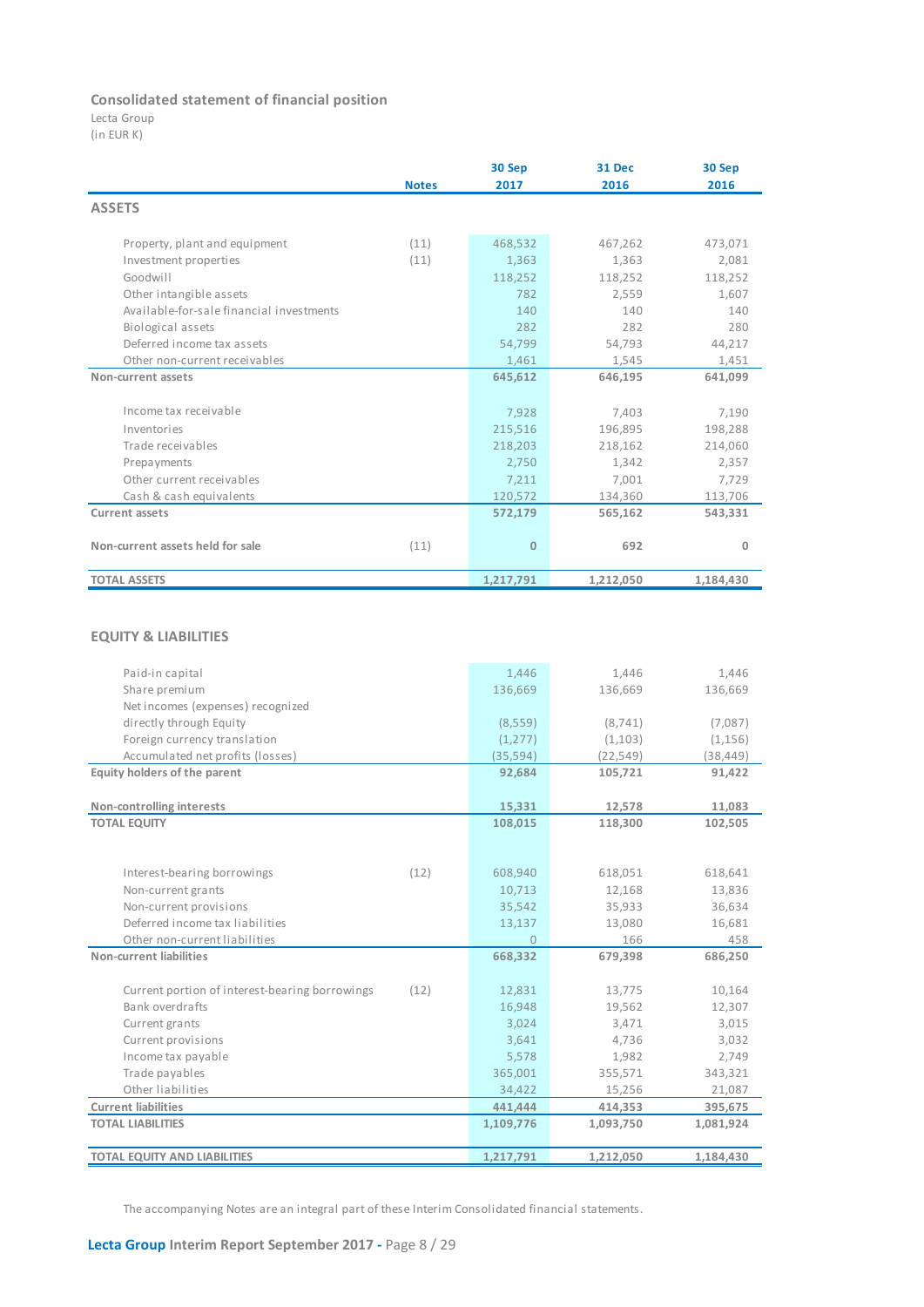### **Consolidated cash flow statement**

Lecta Group (in EUR K)

|                                                             |              | Jan to Sep     | Jan to Sep |
|-------------------------------------------------------------|--------------|----------------|------------|
|                                                             | <b>Notes</b> | 2017           | 2016       |
|                                                             |              |                |            |
| <b>CASH FLOWS FROM OPERATING ACTIVITIES</b>                 |              |                |            |
| Profit (loss) before tax                                    |              | (3,991)        | (25, 937)  |
| Net finance costs                                           |              | 46,381         | 71,901     |
| Non recurring items                                         |              | 4,308          | 4,447      |
| Depreciation & Amortization                                 |              | 40,689         | 41,034     |
| <b>EBITDA</b>                                               |              | 87,386         | 91,445     |
| Inventories decrease (increase)                             |              | (18, 569)      | (4,510)    |
| Trade receivable decrease (increase)                        |              | (48)           | 33,839     |
| Prepayments decrease (increase)                             |              | (1, 411)       | (1, 317)   |
| Trade payables increase (decrease)                          |              | 9,260          | (48, 293)  |
| <b>Working Capital decrease (increase)</b>                  |              | (10, 767)      | (20, 281)  |
| Provisions increase (decrease)                              |              | 961            | 4,092      |
| GHG emission rights decrease (increase)                     |              | (794)          | (4,679)    |
| Proceeds (payments) related to non-recurring items          |              | (6,955)        | (4, 170)   |
| Income tax paid                                             | (7)          | (3,309)        | (3,092)    |
| Net cash flow (used in) / from operating activities         |              | 66,524         | 63,315     |
|                                                             |              |                |            |
| <b>CASH FLOWS FROM INVESTING ACTIVITIES</b>                 |              |                |            |
| Proceeds from disposal of Property, plant and equipment     |              | 5,890          | 14         |
| Purchase of property, plant and equipment                   |              | (25, 820)      | (30, 772)  |
| Receipt of Grants                                           |              | (472)          | (1,823)    |
| Purchase of subsidiary, net of cash acquired                |              | 65             | (0)        |
| Disposal of subsidiary, net of cash sold                    | (6)          | $\overline{0}$ | (225)      |
| Purchase of other assets                                    |              | $\Omega$       | (358)      |
| Proceeds from disposal of other assets                      |              | 87             | $\Omega$   |
| Net cash flow (used in) / from investing activities         |              | (20, 250)      | (33, 164)  |
|                                                             |              |                |            |
| <b>CASH FLOWS FROM FINANCING ACTIVITIES</b>                 |              |                |            |
| Interest paid                                               |              | (50, 666)      | (43,998)   |
| Issue costs of Borrowings                                   |              | (1,012)        | (24, 048)  |
| Proceeds from Borrowings                                    | (12)         | 18,571         | 636,000    |
| Repayment of Borrowings                                     | (12)         | (23,894)       | (629, 669) |
| Payment of finance lease liabilities                        |              | (425)          | (151)      |
| Net cash flow (used in) / from financing activities         |              | (57, 426)      | (61, 866)  |
| Net increase (decrease) in Cash & cash equivalents net      |              |                |            |
| of Bank overdrafts                                          |              |                |            |
|                                                             |              | (11, 152)      | (31,716)   |
| Net foreign exchange difference                             |              | (21)           | 626        |
| Cash & cash equivalents net of Bank overdrafts at 1 January |              | 114,798        | 132,489    |
| Cash & cash equivalents net of Bank overdrafts at 30 Sep    |              | 103,624        | 101,399    |
| Of which Cash & cash equivalents                            |              | 120,572        | 113,706    |
| Of which Bank overdrafts                                    |              | (16, 948)      | (12, 307)  |

The accompanying Notes are an integral part of these Interim Consolidated financial statements.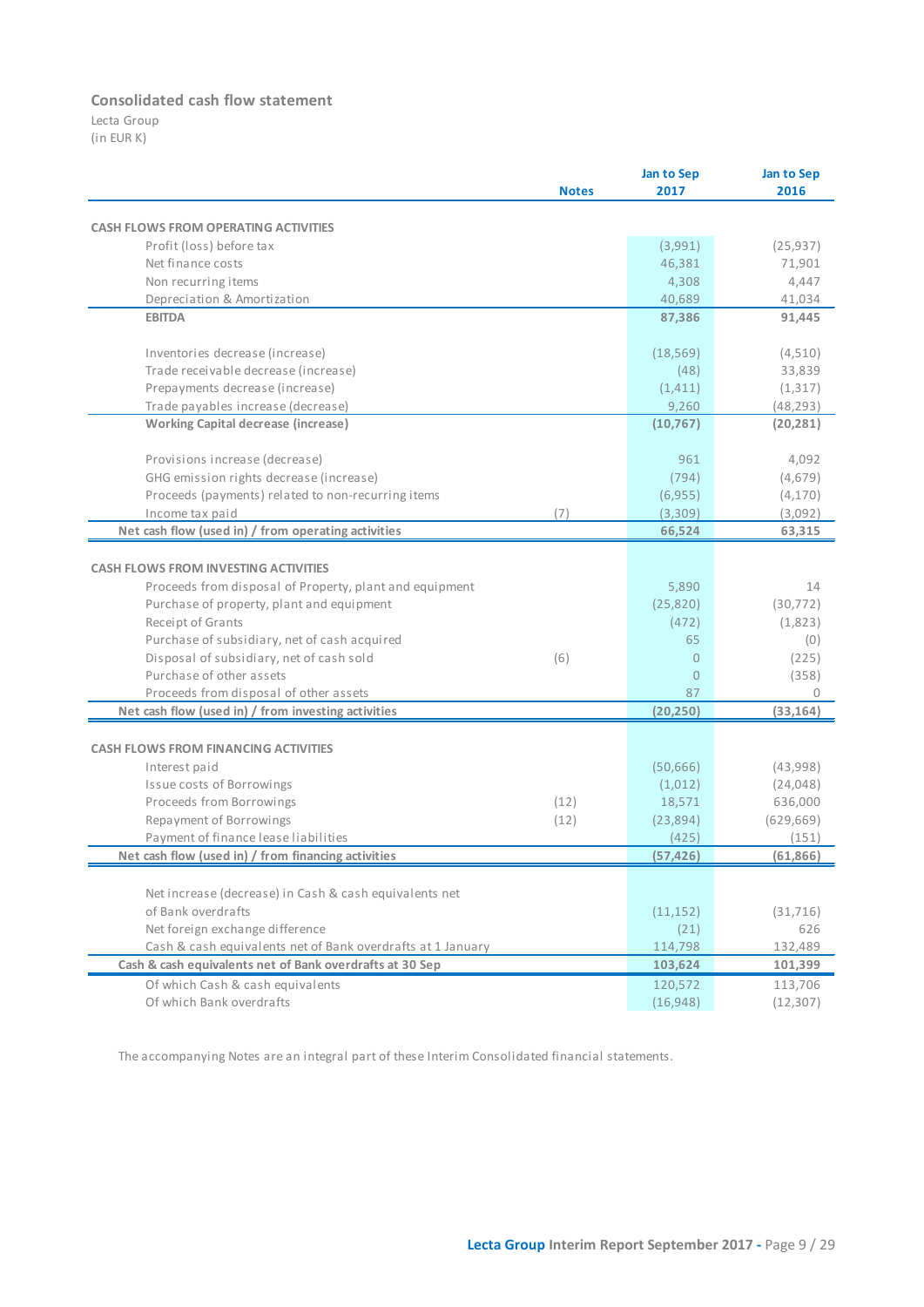### **Consolidated cash flow statement**

Lecta Group (in EUR K)

|                                                                              |              | 3rd quarter    | 3rd quarter |
|------------------------------------------------------------------------------|--------------|----------------|-------------|
|                                                                              | <b>Notes</b> | 2017           | 2016        |
|                                                                              |              |                |             |
| <b>CASH FLOWS FROM OPERATING ACTIVITIES</b>                                  |              |                |             |
| Profit (loss) before tax                                                     |              | (3, 410)       | (24, 714)   |
| Net finance costs                                                            |              | 15,836         | 38,584      |
| Non recurring items                                                          |              | 1,265          | 594         |
| Depreciation & Amortization                                                  |              | 13,592         | 13,668      |
| <b>EBITDA</b>                                                                |              | 27,282         | 28,133      |
| Inventories decrease (increase)                                              |              | (12, 295)      | 1,668       |
| Trade receivable decrease (increase)                                         |              | 13,364         | 18,081      |
| Prepayments decrease (increase)                                              |              | (669)          | (395)       |
| Trade payables increase (decrease)                                           |              | 7,986          | (8,965)     |
| <b>Working Capital decrease (increase)</b>                                   |              | 8,387          | 10,390      |
| Provisions increase (decrease)                                               |              | 664            | 4,645       |
| GHG emission rights decrease (increase)                                      |              | (270)          | (4, 331)    |
| Proceeds (payments) related to non-recurring items                           |              | (3, 475)       | (643)       |
| Income tax paid                                                              | (7)          | (373)          | (927)       |
| Net cash flow (used in) / from operating activities                          |              | 32,215         | 37,266      |
|                                                                              |              |                |             |
| <b>CASH FLOWS FROM INVESTING ACTIVITIES</b>                                  |              |                |             |
| Proceeds from disposal of Property, plant and equipment                      |              | $\overline{0}$ | (1)         |
| Purchase of property, plant and equipment                                    |              | (3, 457)       | (8,848)     |
| Receipt of Grants                                                            |              | 3,075          | 1,729       |
| Purchase of subsidiary, net of cash acquired                                 |              | (0)            | (0)         |
| Disposal of subsidiary, net of cash sold                                     | (6)          | $\overline{0}$ | $\Omega$    |
| Purchase of other assets                                                     |              | $\Omega$       | (333)       |
| Proceeds from disposal of other assets                                       |              | 25             | (2)         |
| Net cash flow (used in) / from investing activities                          |              | (357)          | (7, 455)    |
|                                                                              |              |                |             |
| <b>CASH FLOWS FROM FINANCING ACTIVITIES</b>                                  |              |                |             |
| Interest paid                                                                |              | (21, 253)      | (12,885)    |
| Issue costs of Borrowings                                                    |              | (218)          | (23, 826)   |
| Proceeds from Borrowings                                                     | (12)         | 2,392          | 610,000     |
| Repayment of Borrowings                                                      | (12)         | (5, 712)       | (597, 314)  |
| Payment of finance lease liabilities                                         |              | (127)          | 22          |
| Net cash flow (used in) / from financing activities                          |              | (24, 918)      | (24,003)    |
|                                                                              |              |                |             |
| Net increase (decrease) in Cash & cash equivalents net<br>of Bank overdrafts |              |                |             |
|                                                                              |              | 6,940          | 5,808       |
| Net foreign exchange difference                                              |              | (66)           | 131         |
| Cash & cash equivalents net of Bank overdrafts at 1 July                     |              | 96,750         | 95,460      |
| Cash & cash equivalents net of Bank overdrafts at 30 Sep                     |              | 103,624        | 101,399     |
| Of which Cash & cash equivalents                                             |              | 120,572        | 113,706     |
| Of which Bank overdrafts                                                     |              | (16,948)       | (12, 307)   |

The accompanying Notes are an integral part of these Consolidated financial statements.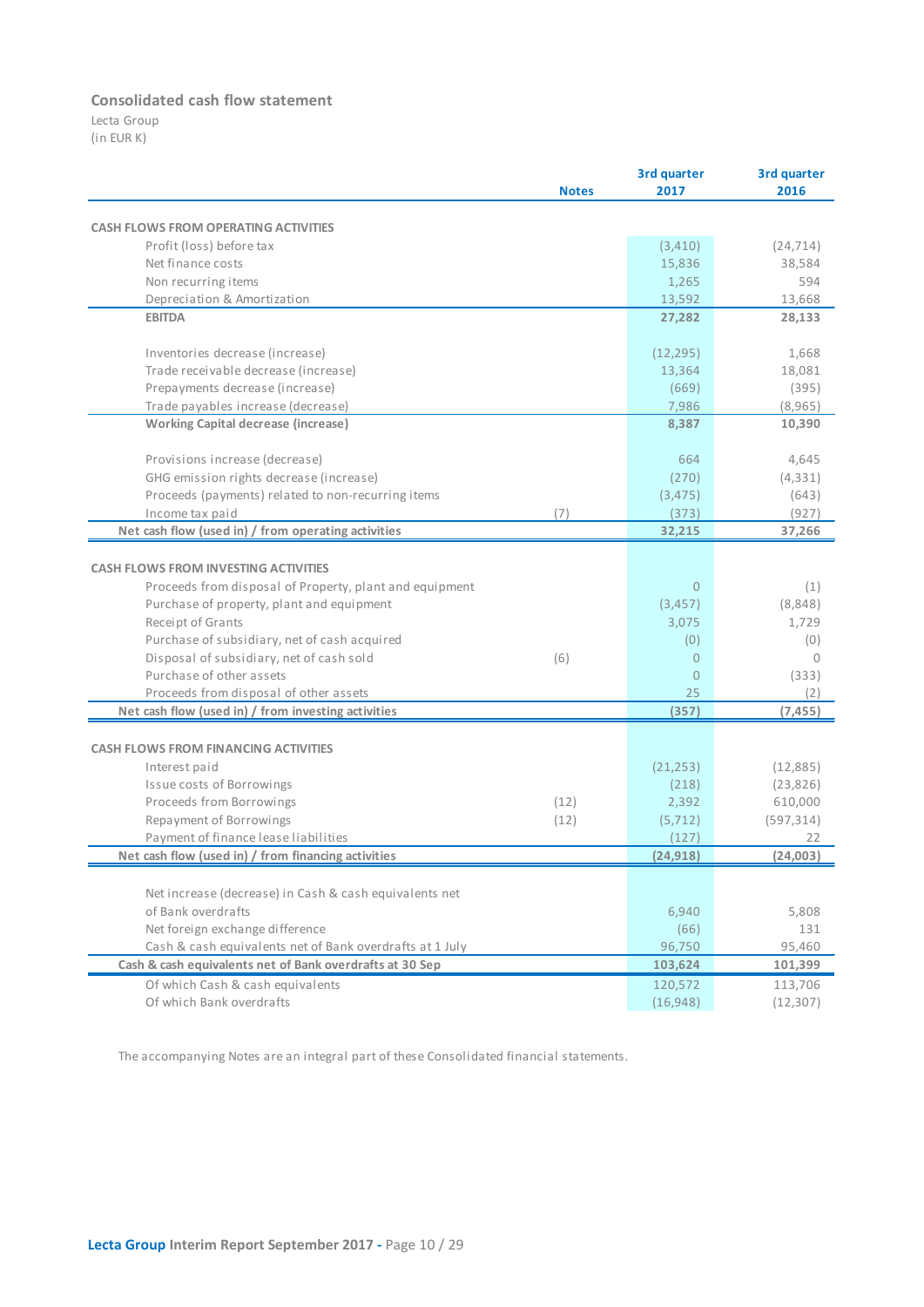## **Consolidated statement of changes in equity** (in EUR K)

| гта<br>. | 170115 |
|----------|--------|
|          |        |

| Lecta Group                                              |              |              |                        |                 |                                       |             |             |                     |                 |               |
|----------------------------------------------------------|--------------|--------------|------------------------|-----------------|---------------------------------------|-------------|-------------|---------------------|-----------------|---------------|
|                                                          |              |              | Available-for-<br>sale |                 | <b>Actuarial gains</b><br>(losses) on | Foreign     | Accumulated | <b>Total Equity</b> | Non-            |               |
|                                                          | Paid-in      | Share        | investments            |                 | Cash flow defined benefits            | currency    | net profits | holders of          | controlling     | <b>TOTAL</b>  |
|                                                          | capital      | premium      | reserve                | hedging reserve | plans reserve                         | translation | (losses)    | the parent          | <b>Interest</b> | <b>EQUITY</b> |
| AT 1 JANUARY 2016                                        | 1,446        | 136,669      | 53                     | (677)           | (6, 244)                              | (526)       | (9, 334)    | 121,387             | 10,774          | 132,161       |
| Profit for the period                                    |              |              | $\theta$               | $\circ$         | $\Omega$                              | $\circ$     | (29, 300)   | (29, 300)           | ν.<br>274<br>m. | (29, 026)     |
| Other comprehensive income (loss)                        |              |              | (145)                  | 216             | (291)                                 | (630)       |             | (850)               | 35              | (815)         |
| Total comprehensive income of the period                 | $\mathbf{0}$ | $\mathbf{0}$ | (145)                  | 216             | (291)                                 | (630)       | (29, 300)   | (30, 150)           | 309             | (29, 841)     |
| Variation of percentages of consolidation (see Note 2.2) | $\circ$      | $\Omega$     | $\bigcap$              | ×<br>0          | P<br>$\Omega$                         | $\Omega$    | 185         | 185                 | $\circ$         | 185           |
| AT 30 SEP 2016                                           | 1,446        | 136,669      | (92)                   | (461)           | (6, 535)                              | (1, 156)    | (38, 449)   | 91,422              | 11,083          | 102,505       |
|                                                          |              |              |                        |                 |                                       |             |             |                     |                 |               |
| AT 1 JANUARY 2017                                        | 1,446        | 136,669      | (67)                   | (183)           | (8, 492)                              | (1, 103)    | (22, 549)   | 105,721             | 12,578          | 118,300       |
| Profit for the period                                    |              |              | $\theta$               | 0               | 0                                     | $\theta$    | (13, 045)   | (13,045)            | 2,708           | (10, 337)     |
| Other comprehensive income (loss)                        |              |              | $\circ$                | 182             | 0                                     | (174)       |             | 8                   | 45              | 53            |
| Total comprehensive income of the period                 | $\mathbf{0}$ | $\mathbf{0}$ | $\mathbf 0$            | 182             | $\mathbf{0}$                          | (174)       | (13,045)    | (13,037)            | 2,753           | (10, 284)     |
| Variation of percentages of consolidation (See Note 2.2) |              |              |                        |                 |                                       |             | (0)         | (0)                 | $\Omega$        | (0)           |
| AT 30 SEP 2017                                           | 1,446        | 136,669      | (67)                   | (1)             | (8,492)                               | (1, 277)    | (35,594)    | 92,684              | 15,331          | 108,015       |

The accompanying Notes are an integral part of these Interim Consolidated financial statements.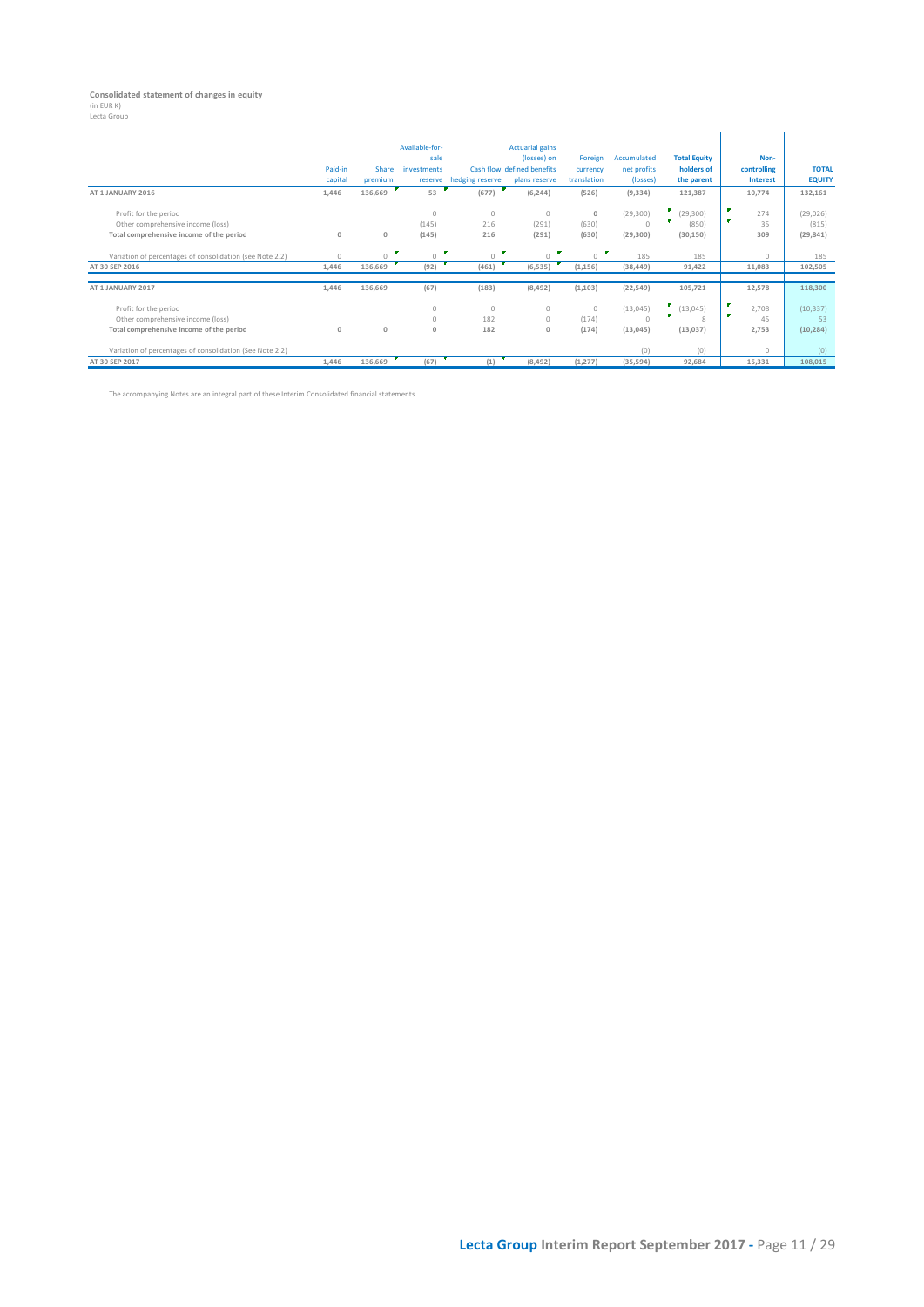### <span id="page-11-0"></span>**NOTES**

### <span id="page-11-1"></span>**1. Basis of preparation and accounting policies**

### <span id="page-11-2"></span>**1.1. Basis of preparation**

The interim condensed consolidated financial statements of Lecta Group for the nine-month period ended 30 September 2017 have been prepared in accordance with IAS 34 Interim Financial Reporting. The interim condensed consolidated financial statements do not include all the information and disclosures required in the annual financial statements, and should be read in conjunction with the Group's annual consolidated financial statements as at 31 December 2016.

### <span id="page-11-3"></span>**1.2. Significant accounting policies**

The accounting policies adopted in the preparation of the interim condensed consolidated financial statements are consistent with those followed in the preparation of the Group's annual financial statements for the year ended 31 December 2016.

There is no new standard applicable as of 1 January 2017.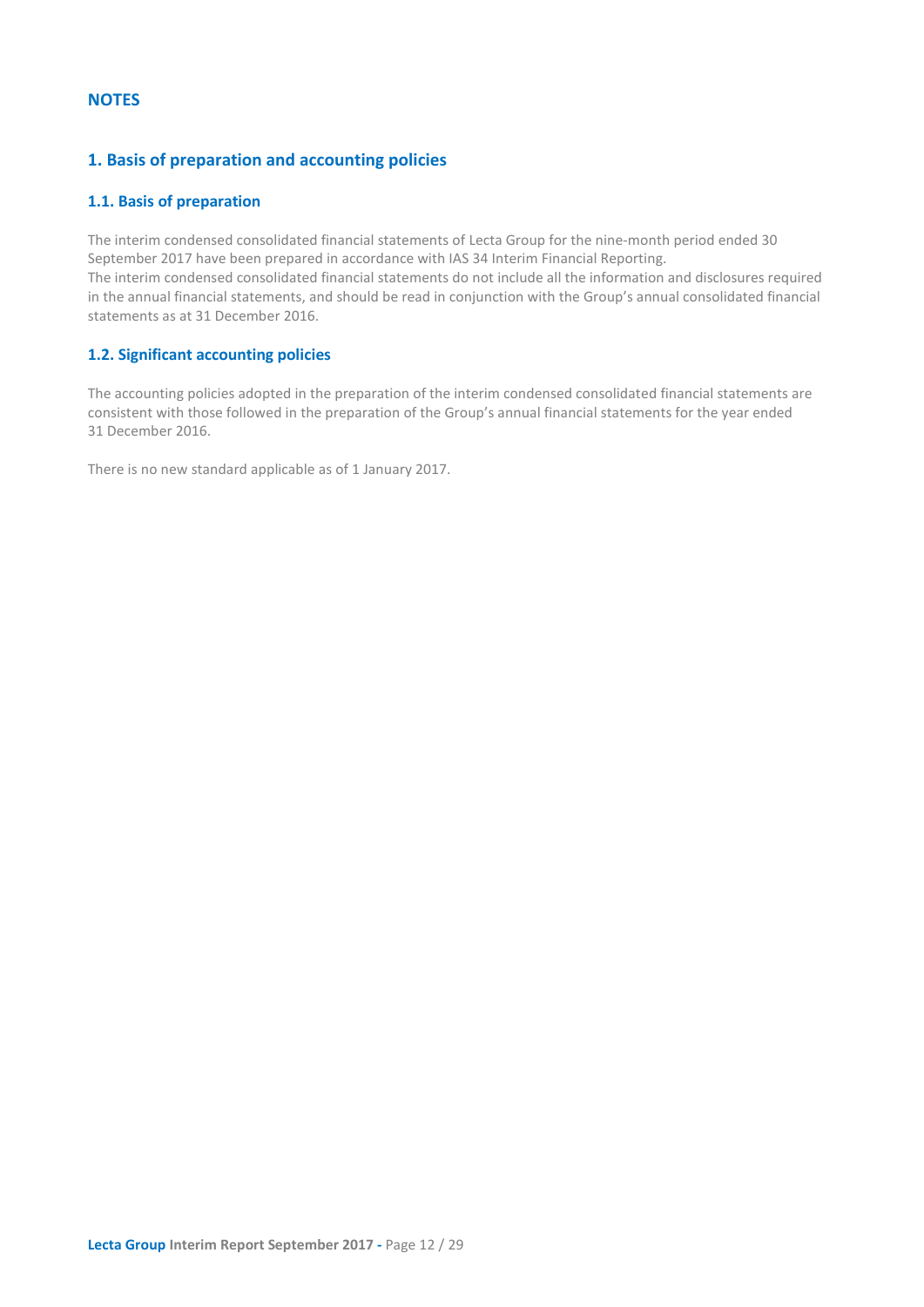### <span id="page-12-0"></span>**2. Lecta Group as at 30 September 2017**

### <span id="page-12-1"></span>**2.1. Organization Chart**

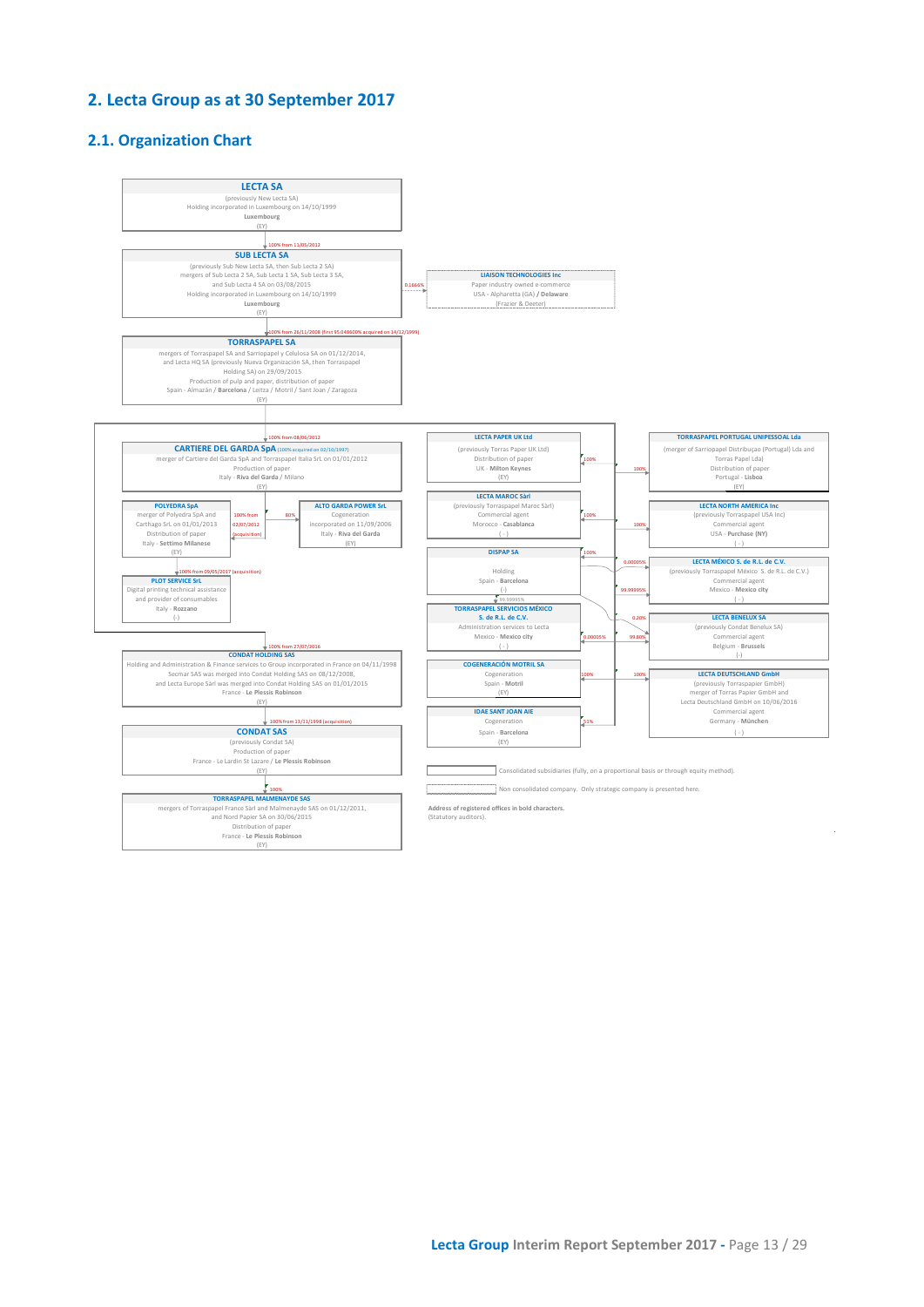### <span id="page-13-0"></span>**2.2. Consolidated subsidiaries**

|                                                                                                                                       |                                                                      | <b>Country of</b> |                 |                | Consol.       |
|---------------------------------------------------------------------------------------------------------------------------------------|----------------------------------------------------------------------|-------------------|-----------------|----------------|---------------|
| <b>Subsidiaries</b>                                                                                                                   | <b>Activity</b>                                                      | incorporation     | <b>Interest</b> | <b>Control</b> | <b>Method</b> |
| Alto Garda Power SrL                                                                                                                  | Cogeneration                                                         | Italy             | 80%             | 80%            | Full          |
| Cartiere del Garda SpA<br>(absorbed Torraspapel Italia SrL)                                                                           | Production of woodfree coated paper                                  | Italy             | 100%            | 100%           | Full          |
| Cogeneración Motril SA                                                                                                                | Cogeneration                                                         | Spain             | 100%            | 100%           | Full          |
| <b>Condat Holding SAS</b><br>(previously Condat Holding SA; absorbed Secmar SAS<br>and Lecta Europe Sàrl)                             | Holding, Administration & Finance services<br>to Group               | France            | 100%            | 100%           | Full          |
| <b>Condat SAS</b><br>(previously Condat SA)                                                                                           | Production of woodfree coated paper                                  | France            | 100%            | 100%           | Full          |
| Dispap SA                                                                                                                             | Holding                                                              | Spain             | 100%            | 100%           | Full          |
| <b>IDAE Sant Joan AIE</b>                                                                                                             | Cogeneration                                                         | Spain             | 51%             | 51%            | Full          |
| Lecta Benelux SA<br>(previously Condat Benelux SA)                                                                                    | Commercial agent                                                     | Belgium           | 100%            | 100%           | Full          |
| Lecta Deutschland GmbH<br>(previously Torras Papier GmbH)                                                                             | Commercial agent                                                     | Germany           | 100%            | 100%           | Full          |
| Lecta Maroc Sàrl<br>(previously Torraspapel Maroc Sàrl)                                                                               | Commercial agent                                                     | Morocco           | 100%            | 100%           | Full          |
| Lecta México S. de R.L. de C.V.<br>(previously Torraspapel México S. de R.L. de C.V.)                                                 | Commercial agent                                                     | Mexico            | 100%            | 100%           | Full          |
| Lecta North America Inc<br>(previously Torraspapel USA Inc)                                                                           | Commercial agent                                                     | <b>USA</b>        | 100%            | 100%           | Full          |
| Lecta Paper UK Ltd<br>(previously Torras Paper UK Ltd)                                                                                | Distribution of paper                                                | <b>UK</b>         | 100%            | 100%           | Full          |
| Plot Service SrL                                                                                                                      | Digital printing technical assistance and<br>provider of consumables | Italy             | 100%            | 100%           | Full          |
| Polyedra SpA<br>(absorbed Carthago SrL)                                                                                               | Distribution of paper                                                | Italy             | 100%            | 100%           | Full          |
| Sub Lecta SA<br>(previously Sub New Lecta SA, then Sub Lecta 2 SA;<br>absorbed Sub Lecta 4 SA, Sub Lecta 3 SA, and Sub Lecta 1<br>SA) | Holding and<br>IP management                                         | Luxembourg        | 100%            | 100%           | Full          |
| Torraspapel Malmenayde Sàrl<br>(merger of Torraspapel France Sàrl and Malmenayde<br>SAS, absorbed Nord Papier SA)                     | Distribution of paper                                                | France            | 100%            | 100%           | Full          |
| Torraspapel Portugal Unipessoal Lda<br>(merger of Sarriopapel Distribuiçao (Portugal) Lda and<br>Torras Papel Lda)                    | Distribution of paper                                                | Portugal          | 100%            | 100%           | Full          |
| Torraspapel Servicios México S. de R.L. de C.V.                                                                                       | Provider of administration services                                  | Mexico            | 100%            | 100%           | Full          |
| Torraspapel SA<br>(absorbed Sarriopapel y Celulosa SA and Lecta HQ SA)                                                                | Production of pulp and paper, distribution<br>of paper               | Spain             | 100%            | 100%           | Full          |

### **1997 1998**

Sub Lecta 1 SA was incorporated in Luxembourg on 11 August 1997. On 2 October 1997, Sub Lecta 1 SA acquired Cartiere del Garda SpA, an Italian producer of coated woodfree paper, from Bertelsmann Group

Condat Holding SAS was set up by Cartiere del Garda SpA and incorporated in France on 4 November 1998.

On 13 November 1998, Condat Holding SAS acquired Condat SAS, a French producer of coated woodfree paper, from Jefferson Smurfit Group.

### **Sub Lecta 1 SA Condat Holding SAS Lecta Europe Sàrl**

Lecta Europe Sàrl, in charge of administration and finance for the Group was set up by Condat Holding SAS and incorporated in France on 30 November 1998

### **1999**

### **Sub Lecta 2 SA Lecta HQ SA Lecta HQ SA**

Sub Lecta 2 SA was incorporated in Luxembourg on 14 October 1999

Lecta HQ SA (previously called Torraspapel Holding SA), incorporated in Spain on 24 September 1999, became a subsidiary of Sub Lecta 2 SA on 28 October 1999

On 14 December 1999, Lecta HQ SA acquired 95.05% of Torraspapel SA, a Spanish paper merchant and producer of pulp and paper, from Grupo Torras SA and Paltor ApS, two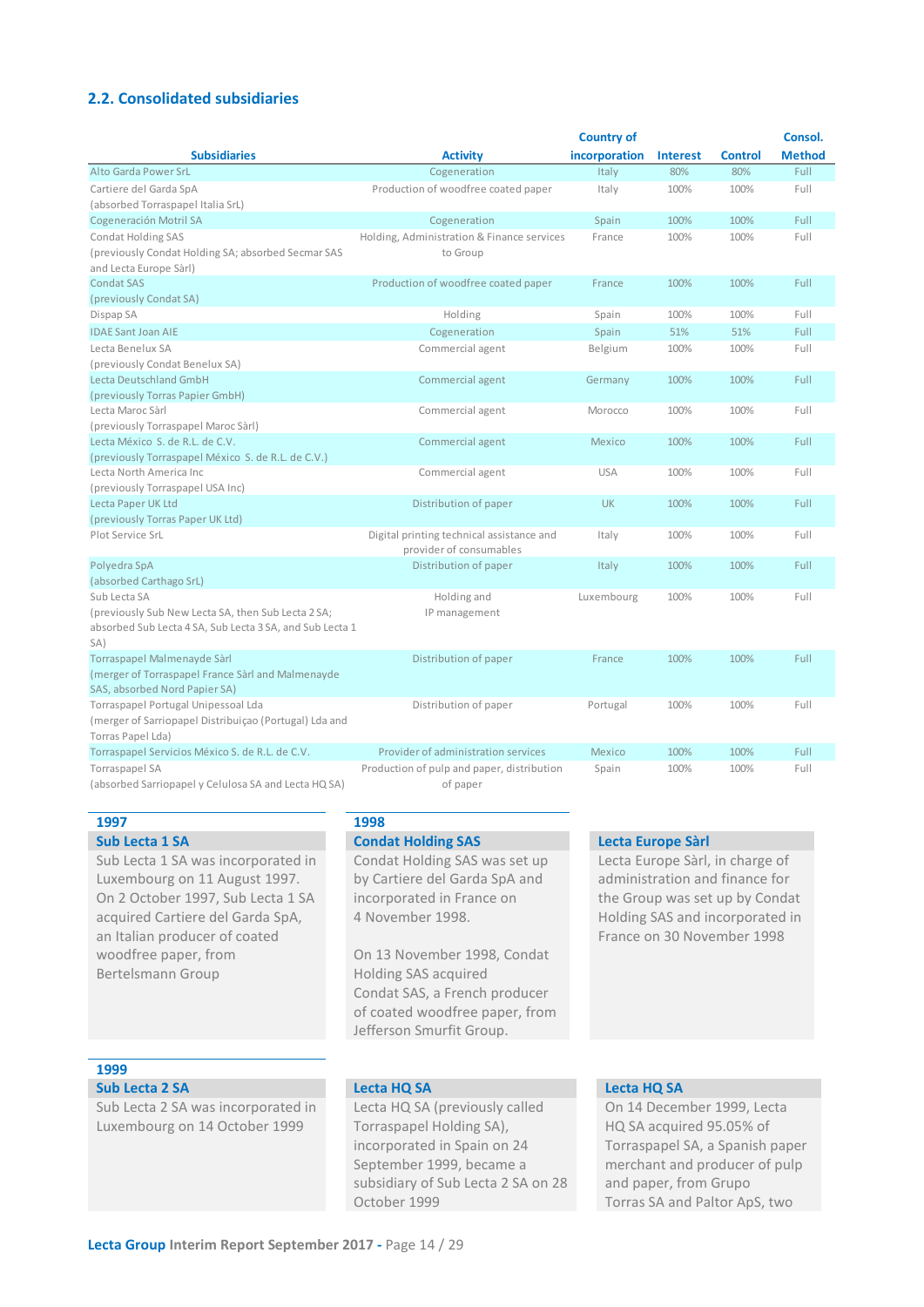companies under the control of Kuwait Investment Authority.

Torraspapel Servicios México S. de R.L. de C.V. was set up by Dispap SA and incorporated in Mexico on 6 October 2004. It is a provider of administration services to Lecta México S. de R.L. de C.V.. It started its activities in 2005. It is

consolidated since 01 January

Cogeneración del Ter SL is a cogeneration plant located in Sarrià de Ter (Spain). It was 70% owned by Torraspapel SA and 30% by La Energía SA, a

subsidiary of energy services Gas Natural Group when it was consolidated from 1 July 2007.

**de R.L. de C.V.**

2005.

The parent company Lecta SA was incorporated in Luxembourg on 14 October 1999. On 13 December 1999, the shares of Sub Lecta 1 SA and Sub Lecta 2 SA were contributed to Lecta SA. Consequently, the above subsidiaries have been consolidated since 1 December 1999

### **2006 2007**

### **Sarriopapel Distribuiçao (Portugal) Lda**

On 1 July 2006, Sarriopapel Distribuiçao (Portugal) Lda absorbed Torras Papel Lda and was renamed Torraspapel Portugal Lda. Both companies were consolidated before the merger.

On 11 December 2007, IDAE Sant Joan AIE was incorporated in Spain. It is 51% owned by Torraspapel SA and 49% by Instituto para la Diversificación y Ahorro de la Energía (IDAE) the Spanish Institute for Energy Diversification and Saving. This company's purpose is to own and operate a cogeneration plant and provide steam and electricity to Torraspapel SA and the market.

### **2002 2004 Lecta SA Torraspapel SA Torraspapel Servicios México S.**

On 13 December 2002, Torraspapel SA acquired 25.59% of Sub Lecta 1 SA. Due to the presence of non-controlling interests in Torraspapel SA, this acquisition resulted in noncontrolling interests in Sub Lecta 1 SA and its subsidiaries

### **Alto Garda Power SrL Cogeneración del Ter SL**

On 11 September 2006, Alto Garda Power SrL was incorporated in Italy. It is 80% owned by Cartiere del Garda SpA and 20% by Alto Garda Servizi SpA, a local utility controlled by the City of Riva del Garda. This company's purpose is to own and operate a cogeneration plant and provide steam and electricity to its shareholders and the market.

### **2008**

### **IDAE Sant Joan AIE Lecta North America Inc. Dispap SA**

On 1 January 2008, Lecta North America Inc, the 100% owned commercial agent in North America for Lecta Group, was included in the consolidation perimeter.

On 1 January 2008, Dispap SA, a paper distributor in Spain having no more operating activity, was excluded from the consolidation perimeter.

On 6 May 2008, Torraspapel SA acquired 100% of Secmar SAS. Secmar SAS was a French company holding 100% of Malmenayde SAS and 66% of Nord Papier SA, two French paper merchants

### **Torraspapel SA Torraspapel SA Lecta HQ SA**

On 3 November 2008, Torraspapel SA contributed Secmar SAS to Condat Holding SAS and received in return a 23.17% interest in that company

On 26 November 2008, Lecta HQ SA acquired 4.95% noncontrolling interests in Torraspapel SA following the exercise of a put option, negotiated in December 1999 at the time of the acquisition of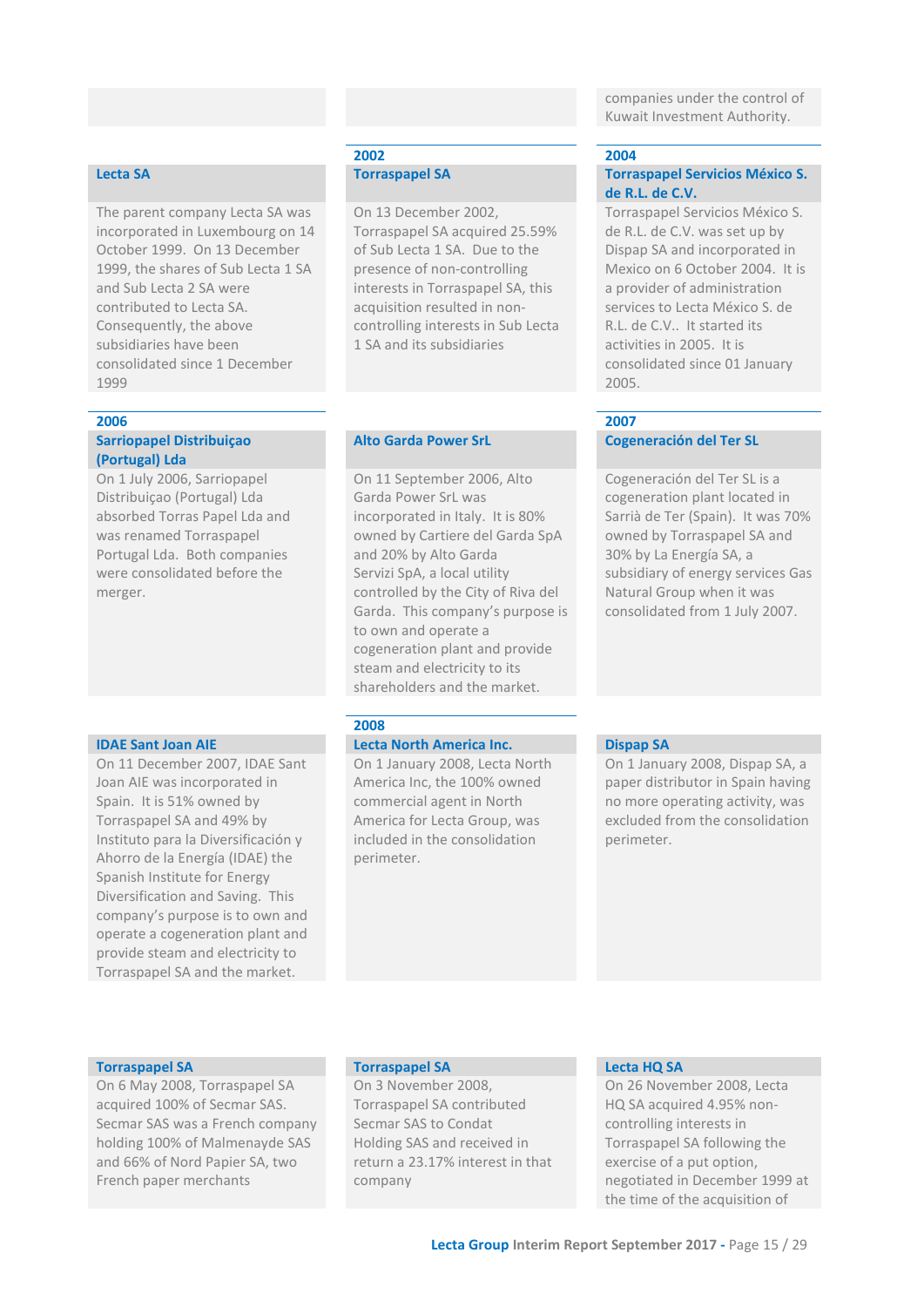On 8 December 2008, Secmar SAS was merged into Condat Holding SAS. Malmenayde SAS and Nord Papier SA became direct subsidiaries of Condat Holding SAS.

### **Lecta Benelux SA Torraspapel SA Malmenayde SAS**

On 1 January 2010, Lecta Benelux SA, the 100% owned commercial agent in Benelux for Condat products, was included in the consolidation perimeter.

On 5 December 2011, Torraspapel SA acquired 6% additional equity in Cogeneración Motril SA. It now holds 81% in Cogeneración Motril SA.

### **Cartiere del Garda SpA Condat Holding SAS Carthago SrL**

On 2 July 2012, Cartiere del Garda SpA acquired 100% of Polyedra SpA. Polyedra SpA is an Italian paper merchant who in turn holds 100% of Carthago SrL, another Italian paper merchant.

On 29 November 2013, Sub Lecta 4 SA was incorporated in Luxembourg. It is 100% owned by Sub Lecta 3 SA. Its purpose is to be a holding company.

### **Sarriopapel y Celulosa SA Lecta Europe Sàrl Nord Papier SA**

On 1 December 2014, Sarriopapel y Celulosa SA was merged into Torraspapel SA. Following this merger, Torraspapel SA directly holds 100% in Torraspapel Portugal Lda and Torras Papier GmbH.

### **2009 2010**

On 18 December 2009, Torraspapel SA acquired an additional 5% in Cogeneración del Ter SL. It now holds 75% in Cogeneración del Ter SL.

## **2011**

On 26 July 2011, Torraspapel SA acquired 24% additional equity in Cogeneración Motril SA to increase its participation to 75%.

### **Torraspapel SA Torraspapel Italia SrL Sub Lecta 3 SA**

On 31 December 2011, Torraspapel Italia SrL, the commercial agent in Italy for Torraspapel products was excluded from the consolidation perimeter. On 1 January 2012, Torraspapel Italia SrL was merged into Cartiere del Garda SpA.

On 25 September 2012, Condat Holding SAS acquired 34% noncontrolling interests in Nord Papier SA. It now holds 100% in Nord Papier SA.

### **Sub Lecta 4 SA Torraspapel SA Cogeneración del Ter SL**

On 10 December 2013, Torraspapel SA and Sarriopapel y Celulosa SA sold 100% of their participation in the Argentinean paper distributor Torraspapel Argentina SA.

### **2015**

On 1 January 2015, Lecta Europe Sàrl was merged into Condat Holding SAS.

### Torraspapel SA. It now holds 100% in Torraspapel SA

**Secmar SAS Torraspapel SA Lecta Deutschland GmbH** On 1 January 2010, Lecta Deutschland GmbH, the 100% owned commercial agent in Germany for Lecta Group products, was included in the consolidation perimeter.

On 1 December 2011, Malmenayde SAS was merged into Torraspapel France Sàrl, and the resulting entity was named Torraspapel Malmenayde Sàrl.

### **2012**

On 26 April 2012, Sub Lecta 3 SA was incorporated in Luxembourg. It is 100% owned by Sub Lecta 1 SA. Its purpose is to be a holding company.

**2013**

On 1 January 2013, Carthago SrL was merged into Polyedra SpA.

### **2014**

### On 23 October 2014, following the permanent closure of the paper mill located in Sarrià de Ter, the liquidation of Cogeneración del Ter SL was initiated.

On 30 June 2015, Nord Papier SA was merged into Torraspapel Malmenayde SAS.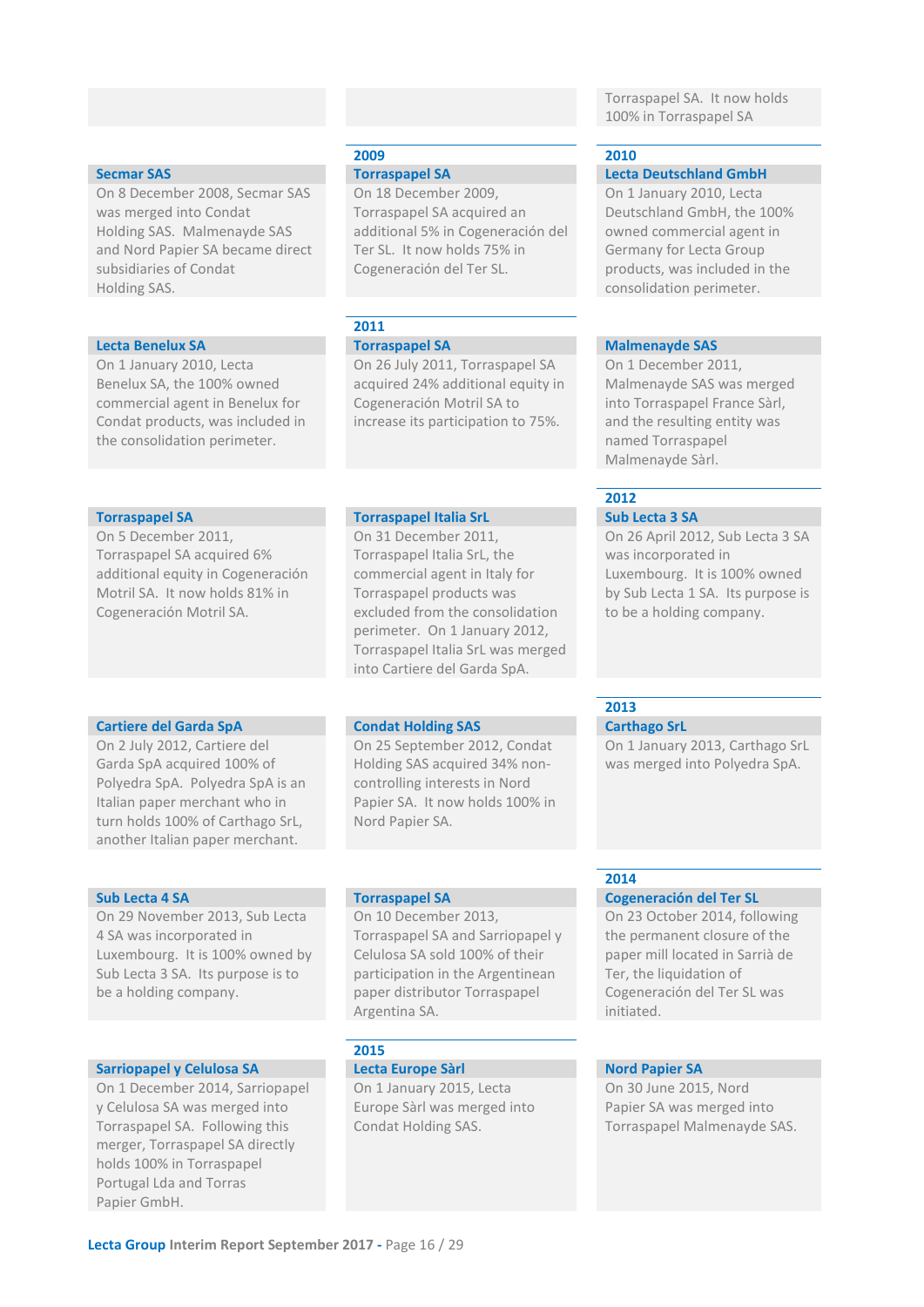On 6 July 2015, the shareholders meeting of Cogeneración Motril SA, decided a share capital decrease to 0€ against losses, immediately followed by a capital increase of 2.6M€. The majority shareholder of 81% (Torraspapel SA) subscribed to the capital increase for an amount of 2.1M€, while the minority shareholders of 19% did not take part to the capital increase. This operation was delivered to the Registry of the Commercial Court ("Registro Mercantil") in October 2015.

On 16 November 2015, Torraspapel SA acquired 25% additional equity in Cogeneración del Ter SA, en liquidación (liquidation initiated on 23 October 2014), against 1€ cash payment to increase its participation to 100%.

### **Cogeneración del Ter SA Plot Service SrL**

On 13 June 2016, Cogeneración del Ter SA was liquidated.

### **Cogeneración Motril SA Sub Lecta 4 SA, Sub Lecta 3 SA and Sub Lecta 1 SA**

On 3 August 2015, Sub Lecta 4 SA, Sub Lecta 3 SA and Sub Lecta 1 SA were merged into Sub Lecta 2 SA and the resulting entity was renamed Sub Lecta SA on 17 August 2015.

### **Lecta HQ SA**

On 29 September 2015, Lecta HQ SA was merged into Torraspapel SA (reverse merger).

## **2016**

Note 2.3).

On 1 January 2016, Dispap SA a holding company having no operating activity was included in the consolidation perimeter (See

### **Torraspapel SA Dispap SA Dispap SA Dispap SA Lecta Deutschland GmbH**

On 10 June 2016, Lecta Deutschland GmbH was merged into Torras Papier GmbH and the resulting entity was renamed Lecta Deutschland GmbH.

## **2017**

On 9 May 2017, Polyedra SpA acquired 100% of Plot Service SrL.

Plot Service SrL is specialized in technical assistance for professional large format graphic peripherals.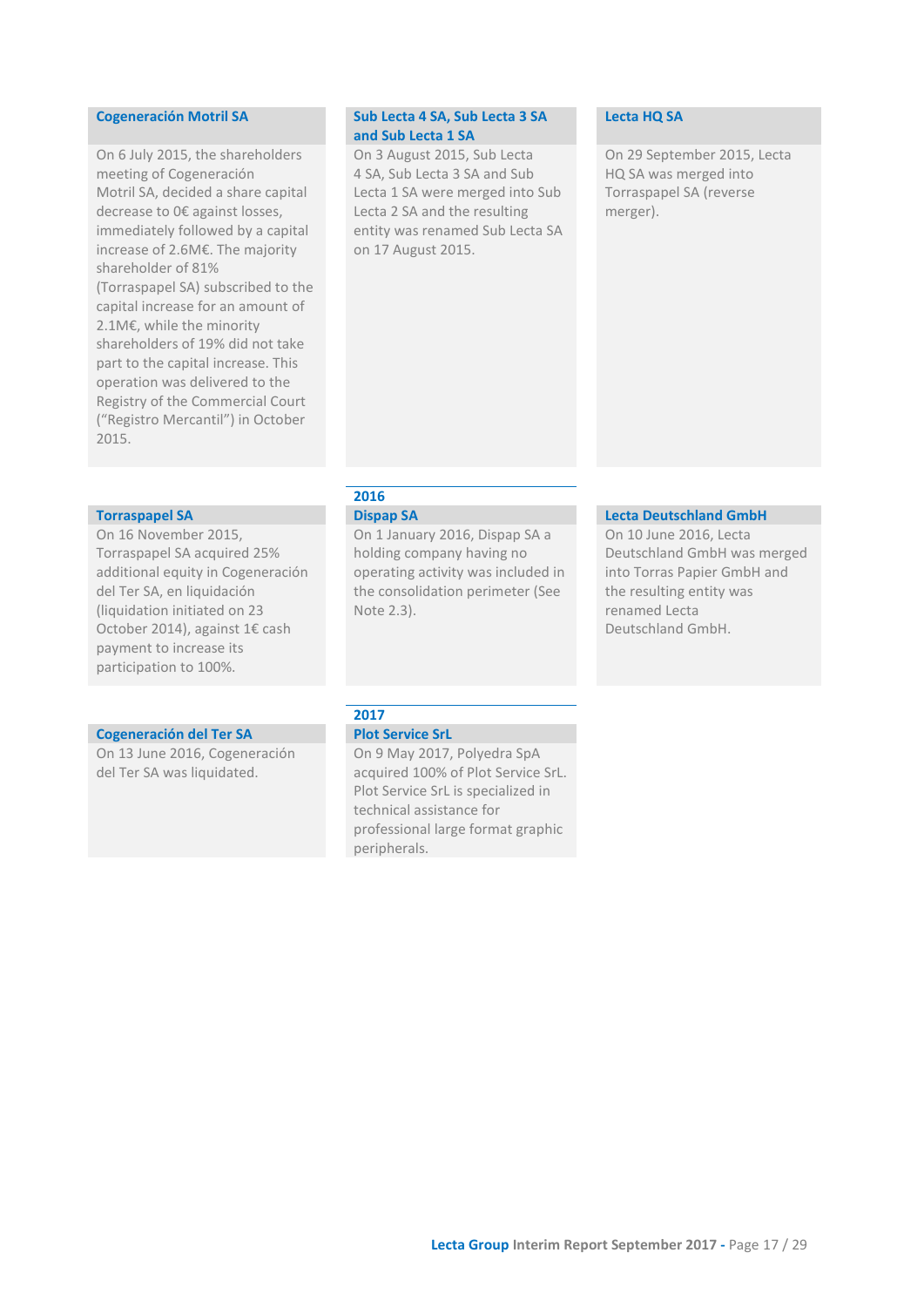### <span id="page-17-0"></span>**2.3. Interests in non-consolidated companies**

|                                                                   |                                                | <b>Country of</b> |                 |                |                 |
|-------------------------------------------------------------------|------------------------------------------------|-------------------|-----------------|----------------|-----------------|
| <b>Companies</b>                                                  | <b>Activity</b>                                | incorporation     | <b>Interest</b> | <b>Control</b> | <b>Comments</b> |
| Catalana d'Iniciatives CR SA                                      | In liquidation                                 | Spain             | 0.39%           | 0.39%          | (a)             |
| Condat Energie Biomasse SAS                                       | Exploitation of                                | France            | 100%            | 100%           | (b)             |
| Consorzio Nazionale Imballaggi Scarl                              | cogeneration assets<br>Recovery<br>& Recycling | Italy             | 0.0075%         | 0.0075%        | (a)             |
| <b>SREP SA</b>                                                    | Recycling of packaging<br>and paper in France  | France            | 0.41%           | 0.41%          | (a)             |
| <b>Gas Intensive Scarl</b>                                        | Purchase of methane by<br>Italian industries   | Italy             | 0.52%           | 0.52%          | (a)             |
| Liaison Technologies Inc (previously<br>Liaison Technologies LLC) | Paper industry owned<br>e-commerce platform    | <b>USA</b>        | 0.1666%         | 0.1666%        | (a)             |
| Promotora del Ulla SA                                             | No operating activity                          | Spain             | 45.2%           | 45.2%          | (b)             |
| <b>SVL Pilote SAS</b>                                             | Logistics                                      | France            | 0%              | 0%             | (a)             |
| SVS SAS                                                           | Forwarding agent                               | France            | 0%              | $0\%$          | (a)             |
| <b>SVT SAS</b>                                                    | Packing                                        | France            | 0%              | 0%             | (a)             |

*In italic: Non-strategic companies.*

Other companies are considered as strategic, even if they are not consolidated because of the following reasons:

- (a) Lecta Group has no control and no significant influence in these companies.
- (b) Immateriality.

Other comments

- On 1 January 2016, Dispap SA, classified up to 31 December 2015 as an Interest in non-consolidated companies, was included in the consolidated subsidiaries (See Note 2.2).
- On 13 June 2016, Cogeneración del Ter SL, en liquidación was liquidated.
- On 29 May 2017, Condat Energie Biomasse SAS was incorporated in France. Its sole activity until 30 September 2017 was the presentation on 1 June 2017 of a proposal in response to a public tender organized by the French Authorities for biomass energy.
- On 27 June 2017, the shareholders meeting of Ecofolio SAS approved the merger by absorption of the company into Eco-Emballages SA. This merger was effective as of 1 Sept 2017. In accordance with the exchange parity Torraspapel Malmenayde SAS has 558 shares of the company representing 0.41% of its share capital. The resulting company is called SREP SA.

### **3. Lecta capital structure and Significant events**

### **3.1. Lecta capital structure**

On 27 July 2016, Lecta Group successfully completed its offering of EUR 600 M new notes ("2016 notes"):

- <span id="page-17-2"></span><span id="page-17-1"></span>• EUR 225 M of floating rate senior secured notes due 2022, bearing an interest rate of 3 month Euribor (with a floor at 0%) + 6.375%,
- EUR 375 M of fixed rate senior secured notes due 2023, bearing an interest rate of 6.500%,

and the negotiation of a new EUR 65 M Revolving Credit Facility due 2022.

The 2016 notes are listed on the Official List of the Luxembourg Stock Exchange and traded on the Euro MTF market.

### <span id="page-17-3"></span>**3.2. Projects and plans**

Lecta has Board authorization to explore projects aimed at (i) the simplification of the Group structure from a corporate and tax standpoint, (ii) the optimization of the operating organization, (iii) the strengthening of its specialty papers and merchanting operations, and (iv) the identification of exit opportunities.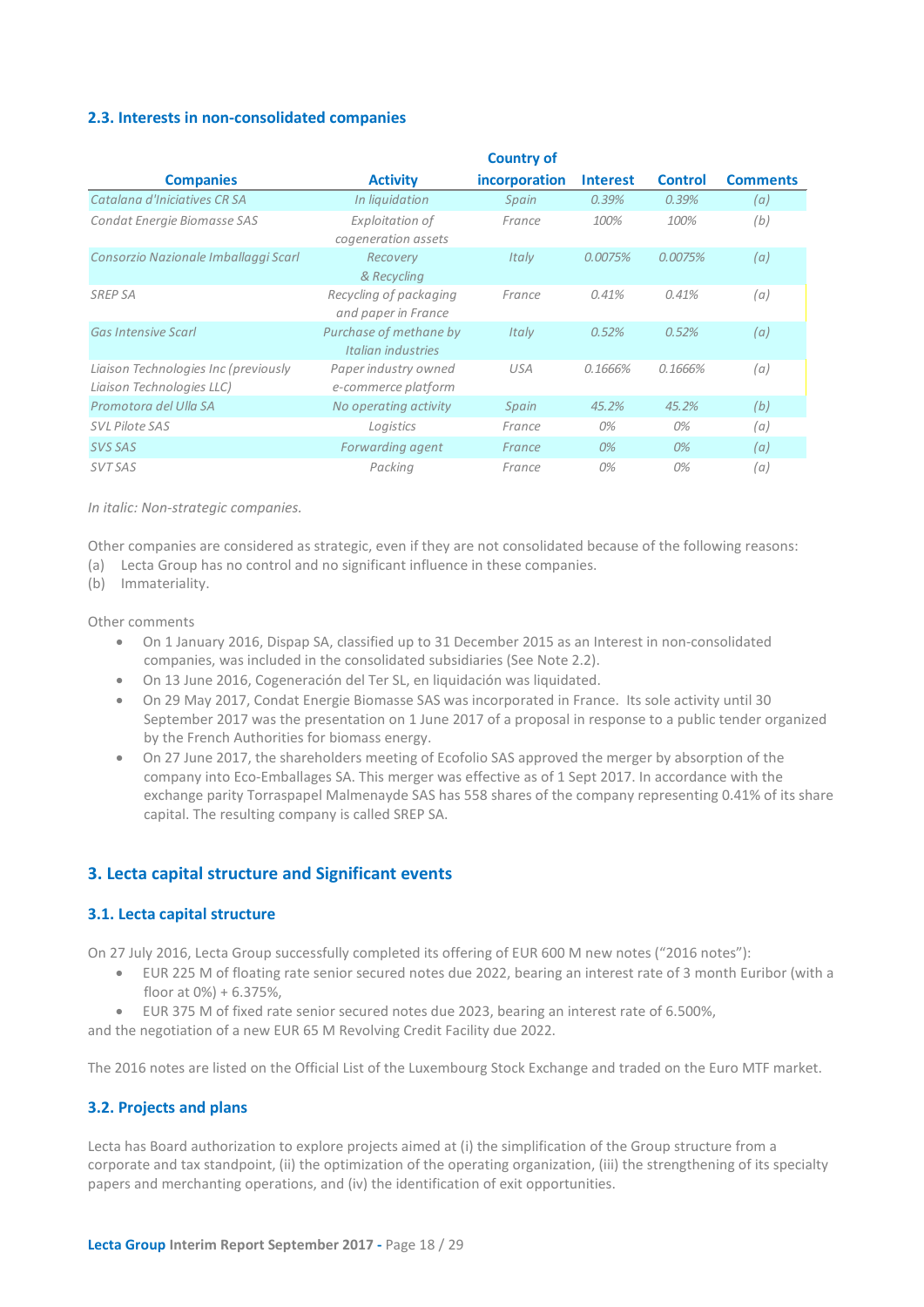On 26 May 2017, Lecta announced its intention to offer newly issued ordinary shares in a private placement to institutional investors. Certain of Lecta's shareholders also intended to sell part or all of their shares. The shares were expected to be admitted to trading on the Madrid, Barcelona, Bilbao and Valencia stock exchanges. On 21 June 2017, Lecta Board decided not to pursue a listing at this point despite the positive response shown by some potential investors, and to continue assessing all options to optimize value for all stakeholders.

### <span id="page-18-0"></span>**3.3. Organization efficiency program**

The integration process covers Lecta industrial operations in Italy, France and Spain, as well as the paper distribution ones in the same countries and, additionally, Portugal. Within the Organization efficiency program, Lecta planned several cost reduction projects.

For the nine-month period ended 30 September 2017 the restructuring cash cost associated to Lecta efficiency programs was EUR (2.1) M (see detailed below), reported in the line "Non-recurring items" (see Note 6). After payments, as at 30 September 2017, the remaining provision for restructuring was EUR 5.8 M.

### <span id="page-18-1"></span>**3.3.1. Summary of the cost reduction initiatives since the end of 2012**

The cost reduction initiatives included:

- Agreement with Cartiere del Garda employees to reduce labor cost through the conversion of part of fixed into variable salary linked to the performance of the company (February 2013);
- Reorganization of the Paper merchanting structure in Italy, Portugal, and Spain with total headcount reduction of 137 (until March 2013);
- Harmonization of the bonus scheme indexed to EBITDA performance (March 2013), cancellation of pension fund schemes (May 2013) and mill special agreements (July 2013) in Spain;
- Permanent closure of Condat production line n°6 (with a production capacity of 130,000 tons of CWF) with a job position reduction of 139 (June 2013)
- Denunciation of Progil pension regime to active employees in Condat (June 2013); this denunciation led to a one-off reduction of the provision for defined benefit post- employment plans of EUR 8.0 M reported in the line "Labor costs" in September 2013;
- Curtailment of the provision for Retirement plan IFC following the implementation of the restructuring in Condat; the one-off reduction of the provision for defined benefit post-employment plans of EUR 1.5 M was reported in the line "Labor costs" in September 2013, and EUR 0.2 M in December 2013;
- Denunciation of labor side agreements in Condat (December 2013) related to the working time and the structure of the remuneration. Condat's management successfully negotiated with the unions a new set of labor side agreements designed to promote the company performance, and the individual and collective efforts. Additional negotiations in the same area are still in progress.
- Closure of a warehouse in UK with a job reduction position of 4 (September 2013).
- Reorganization of the Paper merchanting structure in Italy and France aiming at centralizing the management and administration activities, adapting the structure to the reduced size of the market, outsourcing the transportation activity, reorganizing the logistic services with the closure of 3 warehouses in December 2013 and 1 in August 2014, associated to a job position reduction of 78 (until August 2014);
- Permanent closure of Berrobi / Uranga paper mill (with a production capacity of 27,000 tons of base paper) (January 2014);
- Permanent closure of Sarrià de Ter paper mill (with a production capacity of 65,000 tons of base paper and UWF) and Cogeneración del Ter plant (with a power of 25MW), with a job position reduction of 132 (October 2014);
- Centralization of the group financial and IT activities in Barcelona with a job position reductions of 4 (October 2014) and 1 (March 2016);
- Outsourcing of non-core activities in Sant Joan mill associated with the transfer of 133 job positions (February 2015);
- And a general company-wide organization efficiency program with job position reductions of 127 (2013-2016) and 40 (2017).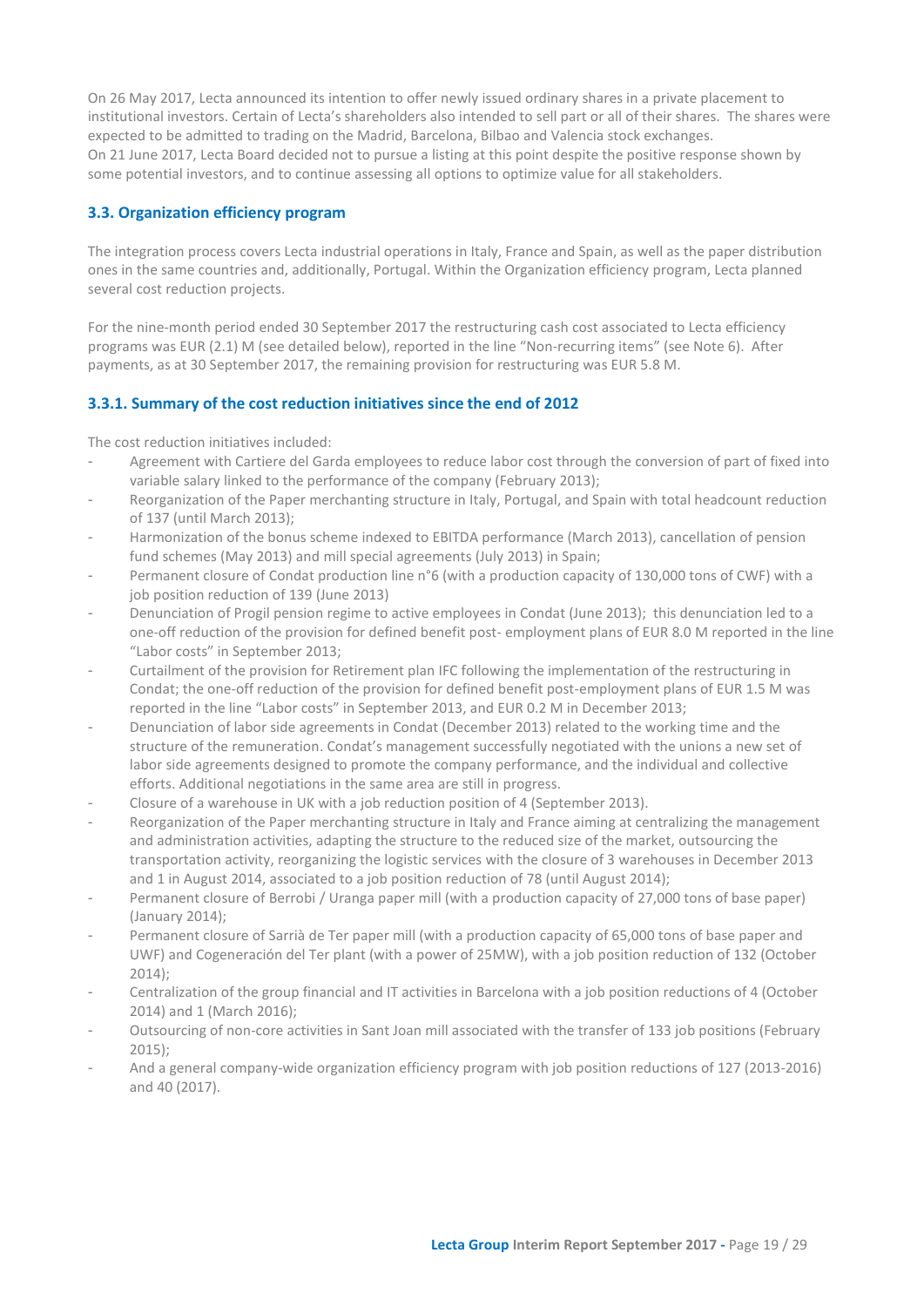### <span id="page-19-0"></span>**3.4. Changes in the consolidation perimeter**

From 1 January 2008 to 31 December 2015, Dispap SA, a holding company with no operating activity, was excluded from the consolidation perimeter (see Notes 2.2 and 2.3). During this period, it reported a profit of EUR 192 K booked as "Net incomes recognized directly through Equity".

On 1 January 2016, Dispap SA, in preparation for operating activity, was included again in the consolidation perimeter. The impacts of these movements can be summarized as follows (in  $K \in \mathbb{R}$ ).

### **ASSETS**

| Deferred income tax assets      | 54    |
|---------------------------------|-------|
| Other non-current receivables * | 1,147 |
| Non-current assets              | 1,201 |
| Income tax receivable           |       |
| <b>Current assets</b>           |       |
| <b>TOTAL ASSETS</b>             | 1.205 |

### **EQUITY & LIABILITIES**

| 902   |
|-------|
|       |
| 303   |
| 1,204 |
|       |
|       |
| 1,204 |
|       |
|       |
|       |
| 1     |
|       |
|       |
|       |

\* The "Other non-current receivables" consisted in a loan of EUR 1,147 K to Torraspapel SA.

### <span id="page-19-1"></span>**3.5. Refinancing of Alto Garda Power SrL debt**

On 1 March 2017, Alto Garda Power SrL refinanced its existing debt with a new borrowing having the following main features:

- Amount 7,500,000€
- Duration 6 years
- Amortization in 12 installments, the first one on 15 September 2017
- Interest 6-month Euribor (with a floor at 0%) + 1.650%

- Covenants: net equity of AGP has to be higher than two times outstanding debt at year-end; negative pledge in case of additional debt

The existing hedging instrument, a Collar indexed to 6-month Euribor for the period from June 2007 to December 2018, was terminated on 28 February 2017 for a cost of 380k€ (see Note 16).

### <span id="page-19-2"></span>**3.6. Acquisition of Plot Service SrL**

On 9 May 2017, Lecta – through its subsidiary Polyedra SpA - completed the acquisition of 100% shares in Plot Service SrL. This company, headquartered in Rozzano (Milan), is specialized in technical assistance for professional large format graphic peripherals, such as plotters, digital printers, scanners and digitizers. Plot Service SrL has service centers located throughout the country with highly qualified and specialized technicians. This service network will complement the already extensive presence of Polyedra SpA throughout Italy.

This acquisition reaffirms Lecta's desire to further strengthen its leading position in the Print & Communication, Sign & Display, and Packaging segments, progressively addressing the market more as a partner offering complete solutions to its customers' communication needs.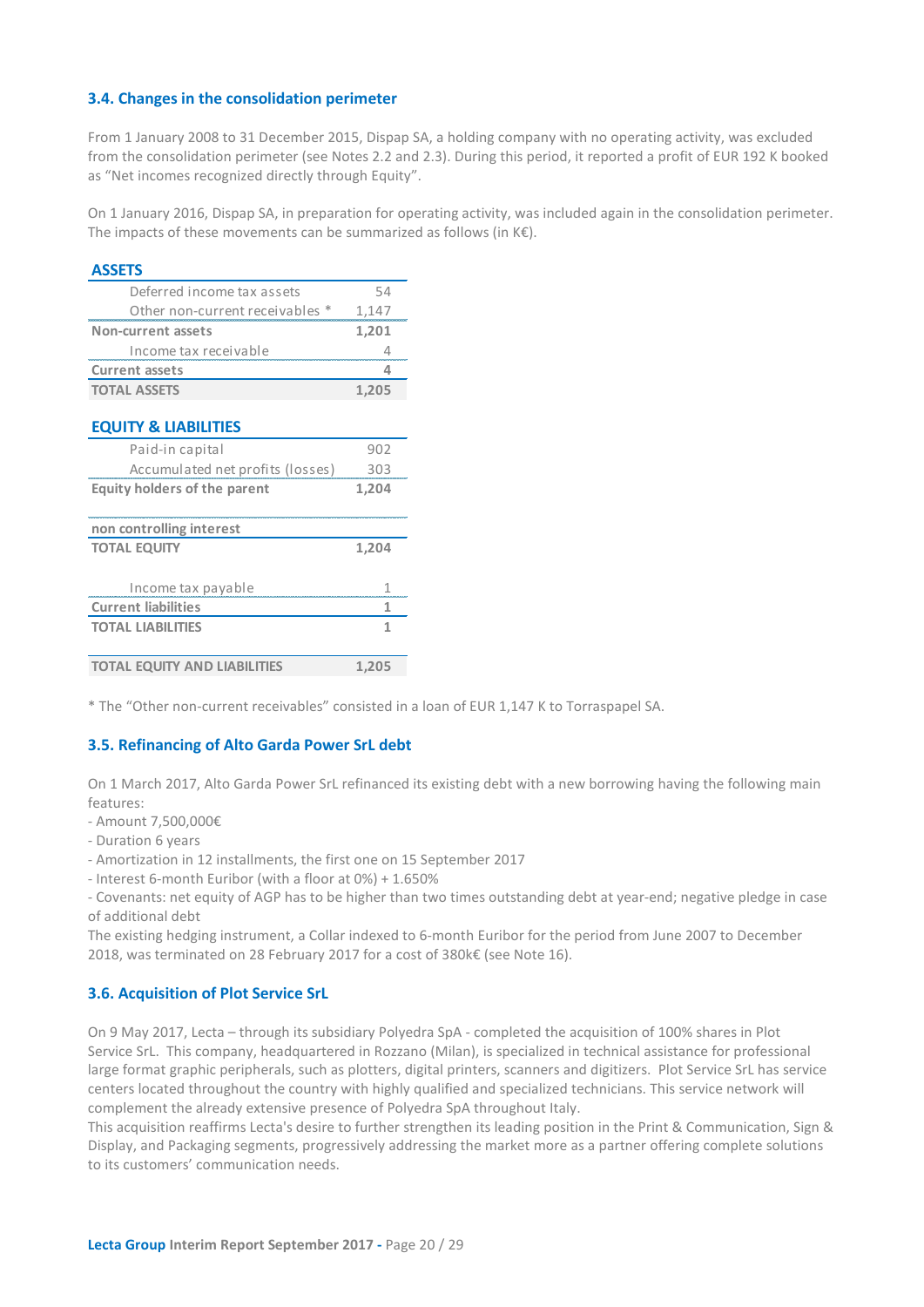The cost of acquisition was EUR 13 K. As the part of equity purchased was also EUR 13 K, there was no Goodwill to be considered. The purchase price allocation has been performed, and the measurement period will be closed with the publication of 30 June 2018 accounts.

At acquisition, Cash & cash equivalents net of Interest-bearing borrowings was EUR 39 K.

The fees and expenses in relation with this acquisition amounted to EUR 4 K.

The detail of assets and liabilities at acquisition date was as follows (in EUR K):

### **ASSETS**

| Property, plant and equipment | 14  |
|-------------------------------|-----|
| Other intangible assets       |     |
| Deferred income tax assets    |     |
| Other non-current receivables | 5   |
| <b>Non-current assets</b>     | 20  |
| Inventories                   | 109 |
| Trade receivables             | 130 |
| Cash & cash equivalents       | 78  |
| <b>Current assets</b>         | 317 |
| <b>TOTAL ASSETS</b>           | 337 |

### **EQUITY & LIABILITIES**

| Paid-in capital                     | 10  |
|-------------------------------------|-----|
| Accumulated net profits (losses)    | 3   |
| Equity holders of the parent        | 13  |
| <b>TOTAL EQUITY</b>                 | 13  |
|                                     |     |
| Interest-bearing borrowings         | 39  |
| Non-current provisions              | 47  |
| <b>Non-current liabilities</b>      | 86  |
| Income tax payable                  | (0) |
| Trade payables                      | 238 |
| <b>Current liabilities</b>          | 238 |
| <b>TOTAL LIABILITIES</b>            | 324 |
|                                     |     |
| <b>TOTAL EQUITY AND LIABILITIES</b> | 337 |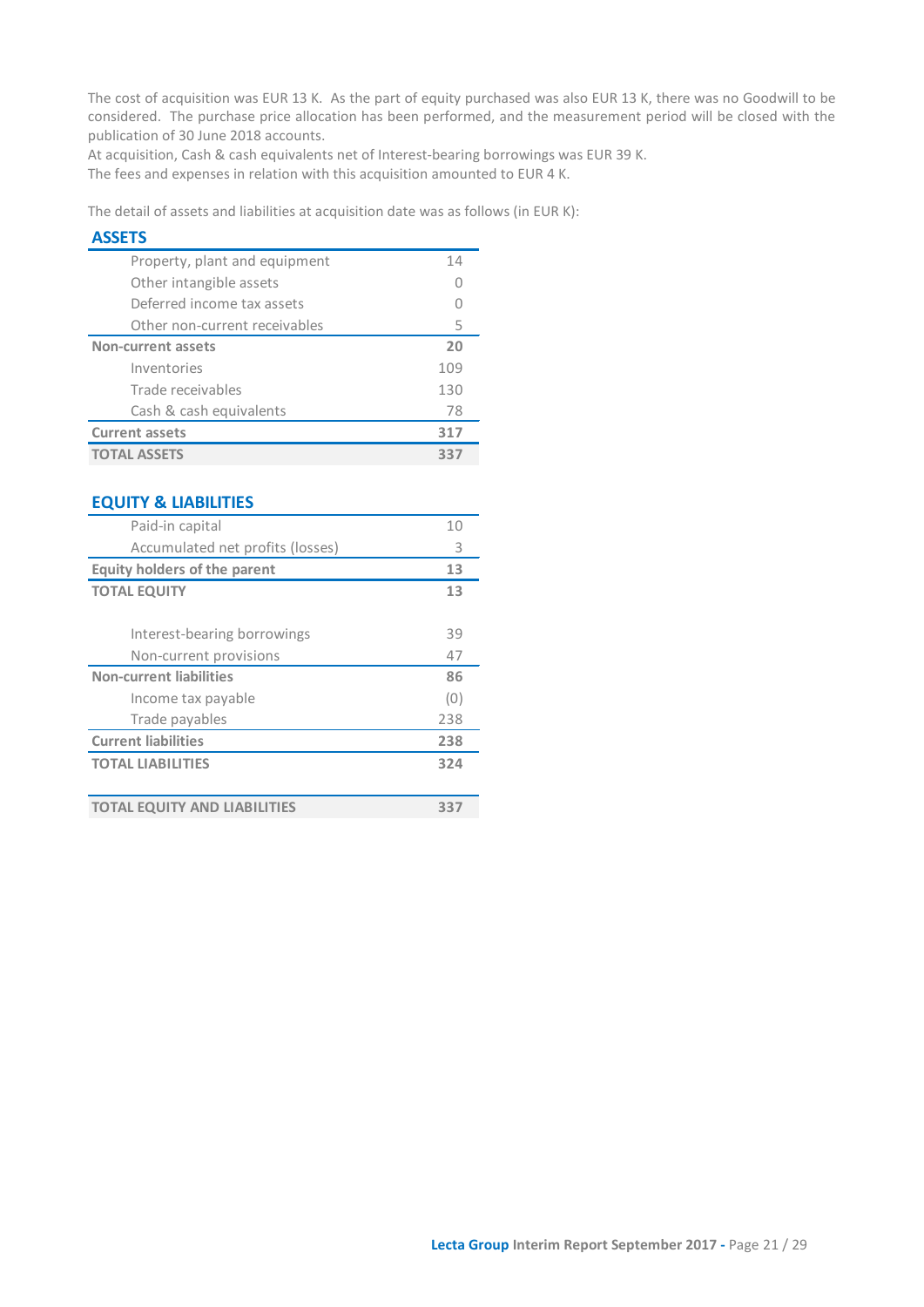### <span id="page-21-0"></span>**4. Information by Operating Segment**

Lecta Group applied IFRS 8 "Operating Segments" as of 1 January 2009. The Chief Operating Decision Makers analyze the group activity through three lines of products and services, within a unique operating segment, "**production and sale of paper**".

The definition of **products and services** is:

- − Coated Woodfree consists in the sale of fine paper manufactured by Lecta. The Coated Woodfree is quasi exclusively sold to third parties;
- Specialties consist in the sale of specialty papers manufactured by Lecta. The Specialties are quasi exclusively sold to third parties;
- Purchased Products consist in the sale of products purchased from third parties.

For products and services reporting, definitions are as follows:

- Net sales of Paper consist of Revenue reported in the Income statement less Sales of energy (see Note 5). The rationale is that the activity of Lecta is to produce and sell paper. In this context, Lecta operates cogeneration plants that burn gas and biomass, and produce electricity, steam and hot water. The production of steam is internally consumed, while the production of electricity can be internally consumed or sold to the grid, and the production of hot water is supplied to a district heating company. For "Operating Segment" reporting, the sale of electricity and hot water to third parties is not considered as revenue but as reduction in energy cost to produce paper.
- EBITDA is the EBITDA reported in the Income statement. There is no significant non-cash expense within the EBITDA.
- Non-current assets is the sum of Property, plant and equipment, Investment properties, Other intangible assets and Biological assets reported in the Statement of Financial Position. Following items are not included: Goodwill, Investment in associates, Available-for-sale financial investments, Deferred income tax assets, Non-current income tax receivable, Other non-current receivables and Non-current assets held for sale.

The intra-segment and inter-segment sales are made at market price.

### <span id="page-21-1"></span>**4.1. Information about profit or loss**

The following table compares sales and profit information of the products and services for the nine-month period ended 30 September 2017, with the prior year. It considers the above definitions:

|                                | <b>Net Sales of Paper</b> |        |          |        |
|--------------------------------|---------------------------|--------|----------|--------|
| <b>Products &amp; Services</b> | 30 Sep                    | 30 Sep | Change   |        |
| (in EUR M)                     | 2017                      | 2016   | absolute | %      |
| Coated Woodfree                | 556                       | 583    | $-27$    | $-5%$  |
| Specialties                    | 327                       | 300    | $+27$    | $+9%$  |
| Purchased products             | 127                       | 124    | $+4$     | $+3%$  |
| Total                          | 1,011                     | 1,008  | $+4$     | $+0\%$ |

|                                | <b>EBITDA</b> |        |          |        |
|--------------------------------|---------------|--------|----------|--------|
| <b>Products &amp; Services</b> | 30 Sep        | 30 Sep |          | Change |
| (in EUR M)                     | 2017          | 2016   | absolute | %      |
| Coated Woodfree                | 46            | 56     | $-10$    | $-18%$ |
| Specialties                    | 37            | 31     |          | $+19%$ |
| Purchased products             | 5             |        |          | $+1%$  |
| Total                          |               | 91     | $-1$     | $-4%$  |

### **EBITDA Margin**

| <b>Products &amp; Services</b><br>(in EUR M) | 30 Sep<br>2017 | 30 Sep<br>2016 | Change<br>Percentage points |
|----------------------------------------------|----------------|----------------|-----------------------------|
| Coated Woodfree                              | 8.2%           | 9.5%           | $-1.3$                      |
| Specialties                                  | 11.2%          | 10.2%          | $+1.0$                      |
| Purchased products                           | 4.2%           | 4.2%           | $-0.1$                      |
| Total                                        | 8.6%           | 9.1%           | $-0.4$                      |

**Lecta Group Interim Report September 2017 -** Page 22 / 29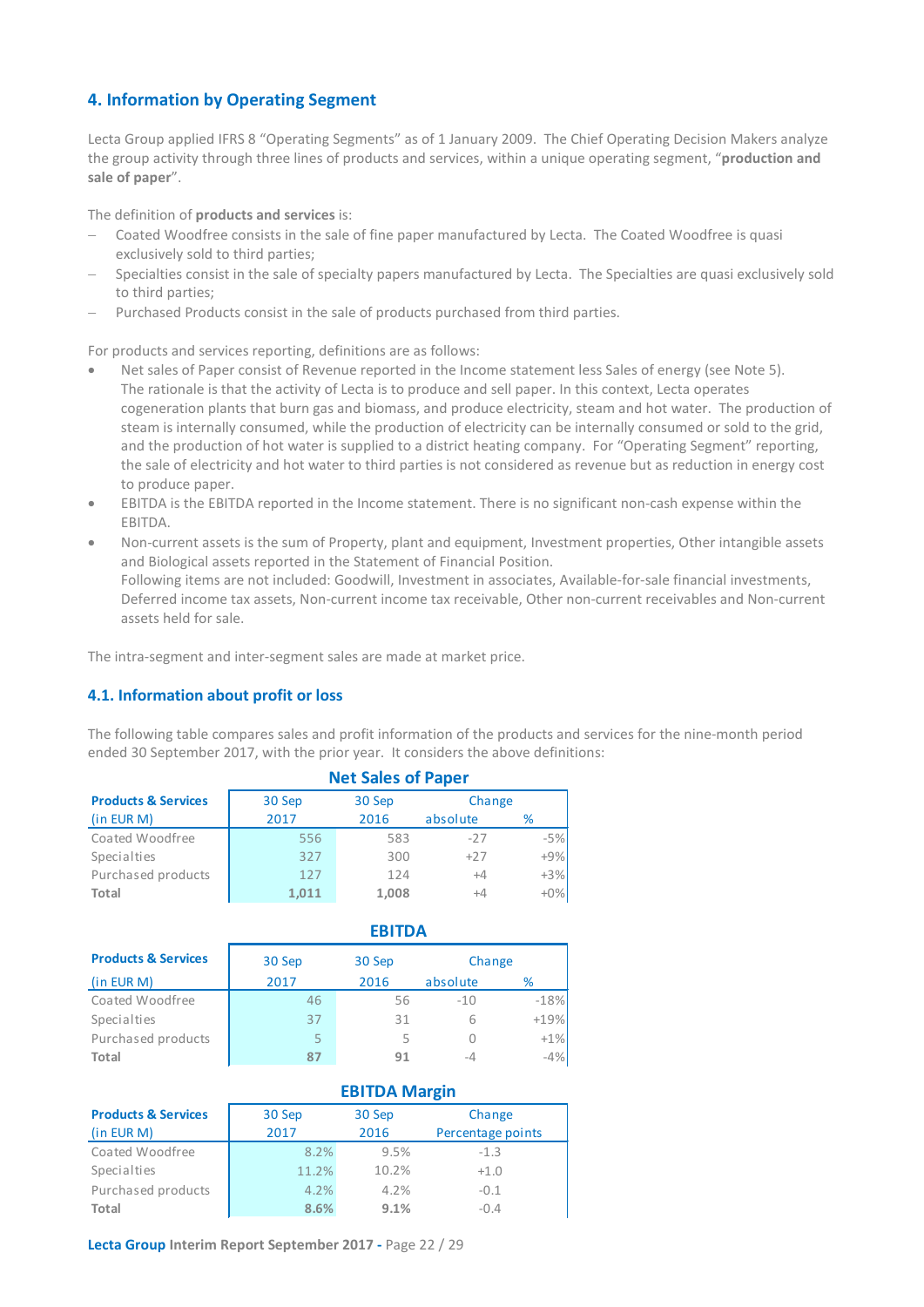

### **Breakdown of Net Sales of Paper and EBITDA by Product and Service:**

### **4.2. Information about geographical areas**

The following table presents Net sales of paper to third parties and Non-current assets of the Group's products and services for the nine-month period ended 30 September 2017 and 30 September 2016:

| <b>Geographical</b>   | Net sales of paper |        | <b>Geographical</b> |
|-----------------------|--------------------|--------|---------------------|
| location of customers | 30 Sep             | 30 Sep | location of as      |
| (in EUR M)            | 2017               | 2016   | (in EUR M)          |
| Europe                | 819                | 817    | Luxembourg          |
| Americas              | 118                | 123    | Italy               |
| Rest of world         | 74                 | 67     | France              |
| Total                 | 1,011              | 1,008  | Spain               |
|                       |                    |        | ___                 |

<span id="page-22-0"></span>

| <b>Geographical</b> | Non-current assets |      |  |  |
|---------------------|--------------------|------|--|--|
| location of assets  | 30 Sep<br>30 Sep   |      |  |  |
| (in EUR M)          | 2017               | 2016 |  |  |
| Luxembourg          | $\bigcap$          |      |  |  |
| Italy               | 85                 | 93   |  |  |
| France              | 49                 | 58   |  |  |
| Spain               | 336                | 326  |  |  |
| Other               | $\Box$             |      |  |  |
| <b>Total</b>        | 471                | 477  |  |  |

### <span id="page-22-1"></span>**5. Revenue**

|                      | <b>January to September</b> |                             |  |  |
|----------------------|-----------------------------|-----------------------------|--|--|
| (in EUR K)           | 2017                        | 2016                        |  |  |
| Net Sales of Paper   | 1,011,266                   | 1,007,547                   |  |  |
| Sales of energy      | 69.440                      | 47,713                      |  |  |
| Revenue              | 1,080,706                   | 1,055,260                   |  |  |
|                      |                             |                             |  |  |
|                      |                             | <b>January to September</b> |  |  |
| (in metric tonnes)   | 2017                        | 2016                        |  |  |
|                      |                             |                             |  |  |
| Volume sold of paper |                             | 1,141,646 1,122,771         |  |  |
|                      |                             |                             |  |  |
|                      | <b>January to September</b> |                             |  |  |
| (in MWh)             | 2017                        | 2016                        |  |  |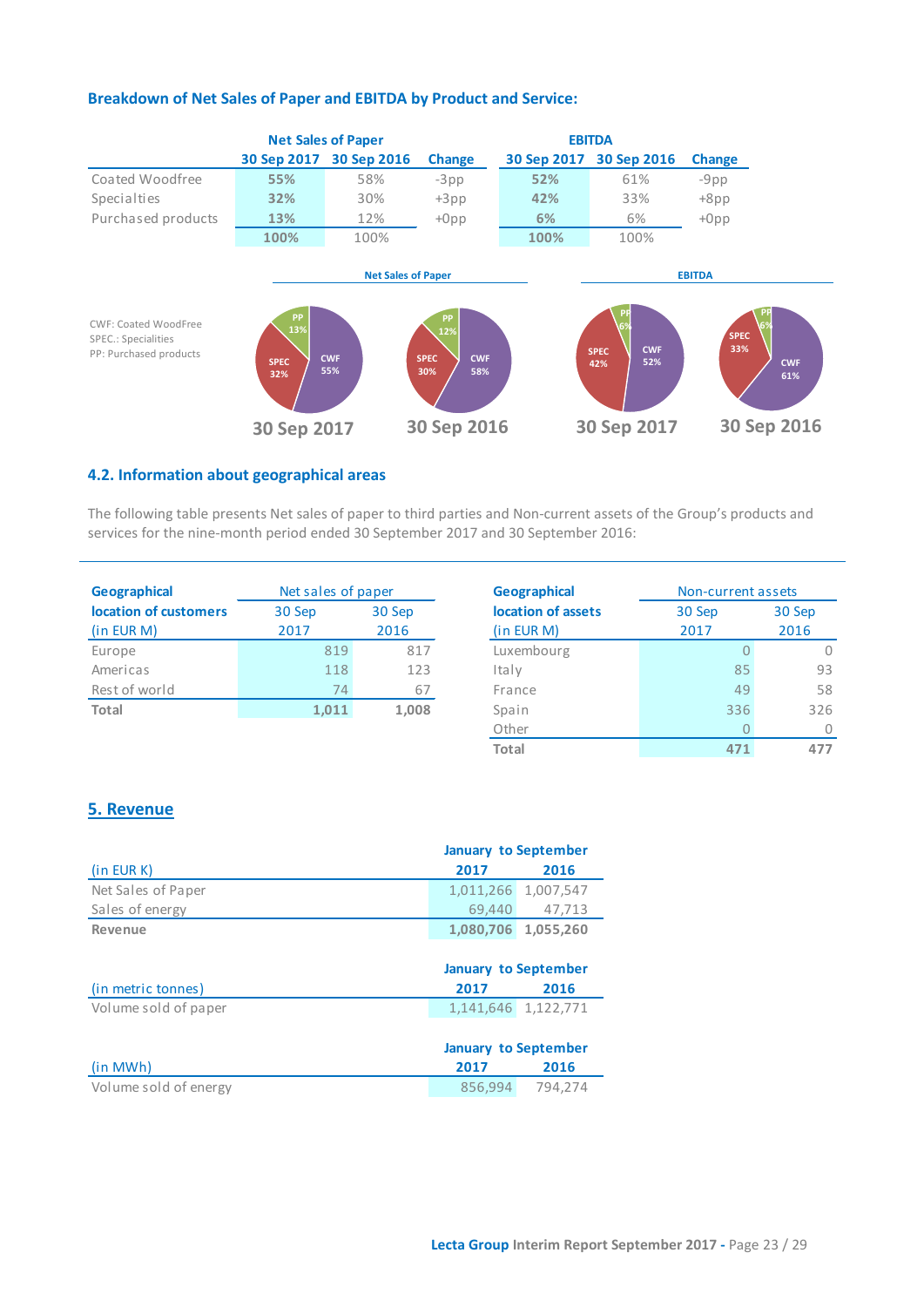### <span id="page-23-0"></span>**6. Non-recurring items**

| (in EUR K)                                                            | <b>January to September</b> |          |
|-----------------------------------------------------------------------|-----------------------------|----------|
| Profit (Loss) on:                                                     | 2017                        | 2016     |
| Property, plant and equipment                                         | 5,196                       | (99)     |
| Ineffective portion in the variation of cash flow hedging derivatives | (556)                       | 50       |
| Organization efficiency program                                       | (2,076)                     | (4, 148) |
| Other non-recurring items                                             | (6, 872)                    | (25)     |
| Income / (Expense)                                                    | (4,308)                     | (4, 447) |

### Property, plant and equipment

In January 2017, Torraspapel SA sold a plot of land and a building of the mill in Sarrià de Ter, permanently closed in October 2014 (see Note 3.3) against the payment of EUR 6.0 M, leading to the recognition of a pre-tax capital gain of EUR 5.3 M. The payment of this transaction was made in two phases: EUR 0.4 M in December 2016 and EUR 5.6 M in January 2017.

Ineffective portion in the variation of cash flow hedging derivatives

This line was the consequence of the introduction of IAS 32 & 39 (see Note 1.36 of Lecta annual report).

### Organization efficiency program (see Note 3.3)

The Organization efficiency program is a body of several plans, aimed at improving the group's competitiveness. The charges for the nine-month periods were as follows:

- In 2017: EUR (2,076) K
- In 2016: EUR (4,148) K

### Other non-recurring items

An accrual of EUR (6.8) M was booked in June 2017 for the fees and costs associated to the attempt of private placement to institutional investors made in the 2<sup>nd</sup> Quarter 2017 (see Note 3.2).

### **7. Income tax in the income statement**

<span id="page-23-1"></span>

|                    | <b>January to September</b> |         |  |
|--------------------|-----------------------------|---------|--|
| (in EUR K)         | 2017                        | 2016    |  |
| Current tax        | (6.380)                     | (3,450) |  |
| Deferred tax       | 34                          | 362     |  |
| Income / (Expense) | (6.346)                     | (3,089) |  |

The deferred tax profit of EUR 34 K booked in 2017 was the result of:

- EUR (388) K of net deferred tax charge on tax losses used against 2017 taxable profits;
- EUR 422 K of deferred tax profit on temporary differences;

The deferred tax profit of EUR 362 K booked in 2016 was the result of:

- EUR (912) K of net deferred tax charge on tax losses, used against 2016 taxable profits;
- EUR 2,435 K of deferred tax profit, resulting from an additional recognition of tax losses;
- EUR (354) K of deferred tax charge on tax losses, resulting from a change of tax rate in France from 38% to 34.43%;
- EUR (807) K of deferred tax charge on temporary differences.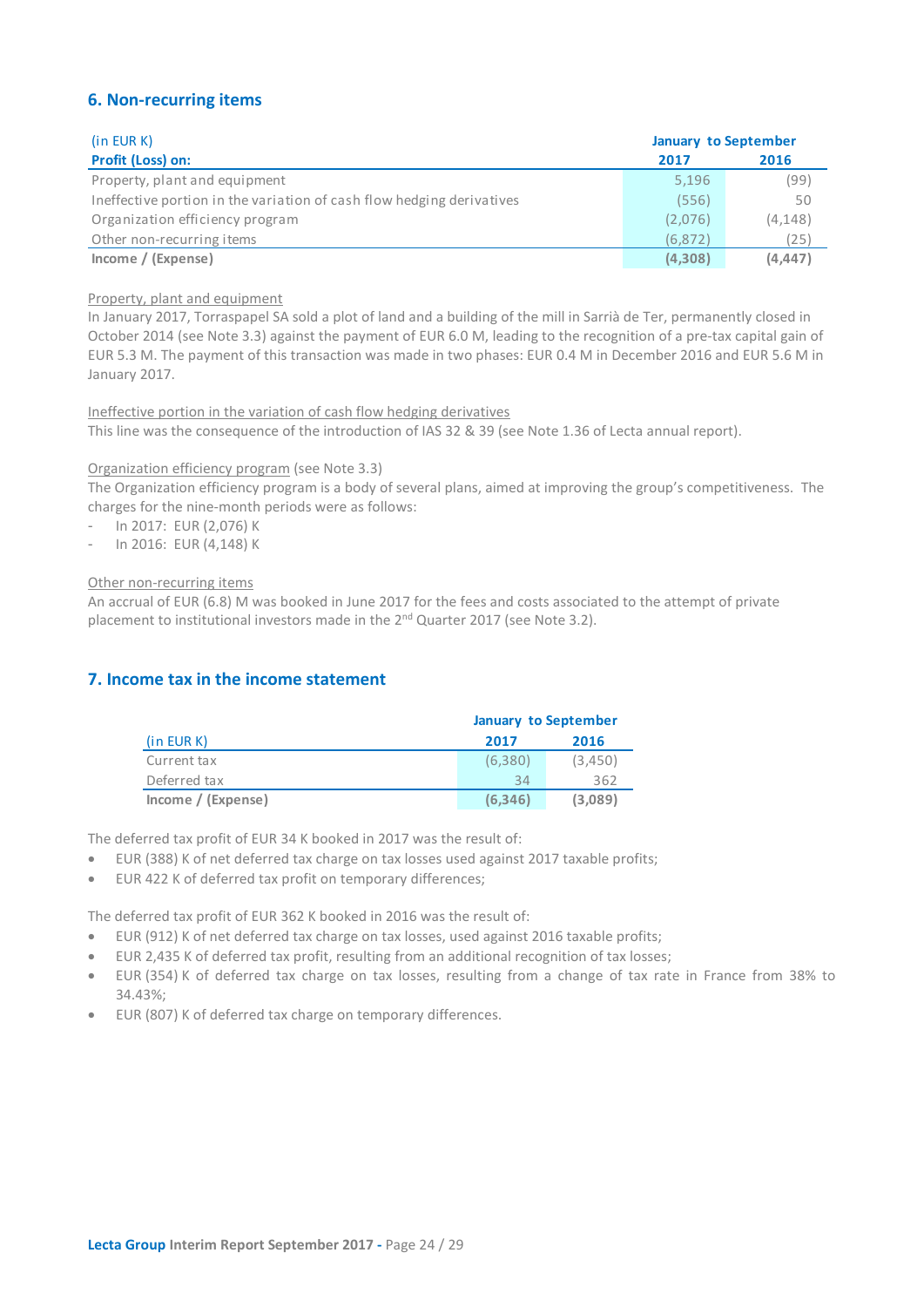### <span id="page-24-0"></span>**8. Earnings per share**

|                                             | <b>January to September</b> |           | 3rd quarter |           |
|---------------------------------------------|-----------------------------|-----------|-------------|-----------|
| (in EUR K)                                  | 2017                        | 2016      | 2017        | 2016      |
| Profit (loss) after tax attributable to the |                             |           |             |           |
| equity holders of the parent (in EUR K)     |                             |           |             |           |
| Income statement                            | (13,045)                    | (29,300)  | (5, 542)    | (26, 555) |
| Pro-forma interest on warrants              | (0)                         | (0)       | (0)         | (0)       |
|                                             |                             |           |             |           |
| <b>Total diluted</b>                        | (13, 045)                   | (29, 300) | (5, 542)    | (26, 555) |
| Weighted number of shares                   |                             |           |             |           |
| Basic shares                                | 560,366                     | 560,366   | 560,366     | 560,366   |
| Warrants                                    | 6,150                       | 7,246     | 5,496       | 7,246     |
| Total                                       | 566,516                     | 567,612   | 565,862     | 567,612   |
| Earnings per share (in EUR)                 |                             |           |             |           |
| Basic                                       | (23.3)                      | (52.3)    | (9.9)       | (47.4)    |
| Diluted                                     | (23.3)                      | (52.3)    | (9.9)       | (47.4)    |

The class I warrants were waived on 12 April 2017. Since that date there are 5,496 warrants that could be converted into 5,496 new shares if certain conditions were met.

"Basic earnings per share" were computed on the basis of the weighted average number of shares issued after deduction of the weighted average number of shares owned by Lecta Group consolidated companies.

"Diluted earnings per share" took into account share equivalents having a dilutive effect after deduction of the weighted average number of share equivalents owned by Lecta Group consolidated companies. The dilutive effect of warrants was calculated using the notional investment method for which the Net earnings were adjusted to include a notional after tax interest income on proceeds coming from the sale of warrants.

### <span id="page-24-1"></span>**9. Dividends paid and proposed**

No dividend was paid nor proposed.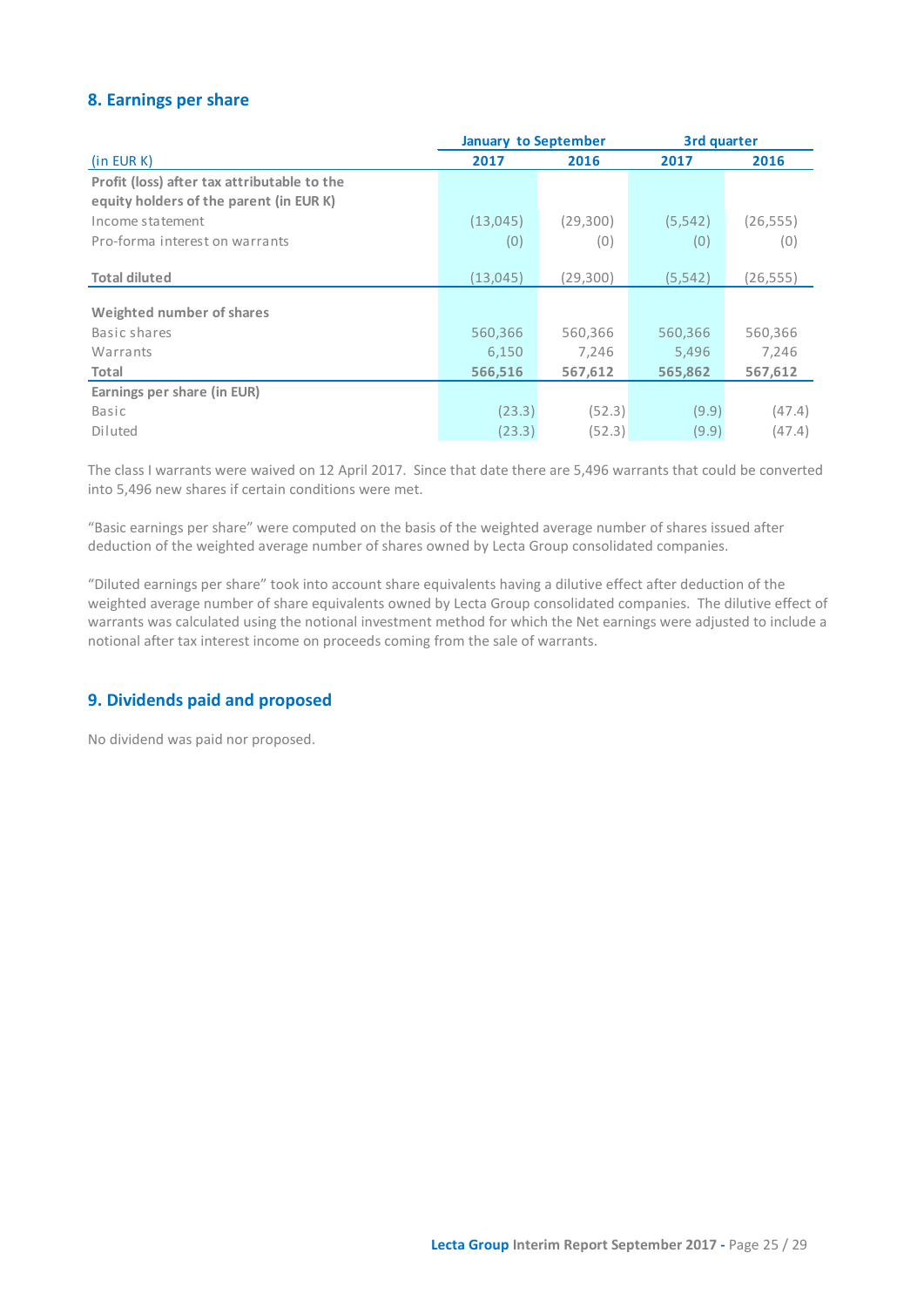### <span id="page-25-0"></span>**10. Components of other comprehensive income**

### **Components of other comprehensive income**

Lecta Group (in EUR K)

| Movements of other comprehensive income before tax                                          | Jan to Sep 2017 | Jan to Sep 2016 |
|---------------------------------------------------------------------------------------------|-----------------|-----------------|
| Cash flow hedges                                                                            |                 |                 |
| Gains/(losses) arising during the year                                                      |                 |                 |
| Foreign currency forward contracts                                                          | $\mathbf{0}$    | o               |
| Futures contract                                                                            | (2)             | (113)<br>454    |
| Reclassification adjustments for gains/(losses) included in the income statement            | 313             |                 |
| Total effect on other comprehensive income resulting from Cash flow hedges (before tax)     | 311             | 341             |
| Available-for-sale financial assets                                                         |                 |                 |
| Gains/(losses) arising during the year                                                      | $\Omega$        | (192)           |
| Reclassification adjustments for gains included in the income statement                     | $\mathbf{0}$    | n               |
| Total effect on other comprehensive income resulting from revaluation of Available-for-sale | $\Omega$        | (192)           |
| financial assets (before tax)                                                               |                 |                 |
| Tax effect of components of other comprehensive income Cash flow hedges                     | Jan to Sep 2017 | Jan to Sep 2016 |
| Cash flow hedges                                                                            |                 |                 |
| Gains/(losses) arising during the year                                                      |                 |                 |
| Foreign currency forward contracts                                                          | $\Omega$        | 0               |
| Futures contract                                                                            | (1)             | 32              |
| Reclassification adjustments for gains/(losses) included in the income statement            | (83)            | (122)           |
| Total tax effect on other comprehensive income resulting from Cash flow hedges              | (84)            | (90)            |
| Available-for-sale financial assets                                                         |                 |                 |
| Gains/(losses) arising during the year                                                      | 0               | 47              |
| Reclassification adjustments for gains included in the income statement                     | $\mathbf{0}$    | 0               |
| Total tax effect on other comprehensive income resulting from revaluation of Available-for- | $\mathbf{0}$    | 47              |
| sale financial assets                                                                       |                 |                 |

Cash flow hedge is used to cover the exposure to variability in cash flows that is attributable to a particular risk associated with a forecast transaction.

In Lecta Group, these are foreign currency, interest rate and energy price hedging instruments (forward, option, cap, floor, collar, swap…). The portion of the gain or loss on the hedging instrument that is determined to be an effective hedge is recognized directly in the line "Net incomes (expenses) recognized directly through Equity" against "Other receivables" or "Other payables". It is removed from Equity when the hedged item affects the Income statement. The ineffective portion of gain or loss is immediately recognized in the line "Non-recurring items" of the Income statement (see Note 6).

During the nine-month period ended 30 September 2017, there was a Cash flow hedges effect of EUR 311 K. It consisted of EUR (2) K in relation with the interest rate hedging, and EUR 313 K of real interest rate hedging payable transferred to Income statement.

### <span id="page-25-1"></span>**11. Property, plant and equipment, Investment properties, and Non-current assets held for sale**

During the nine-month period ended 30 September 2017, Lecta Group acquired Property, plant and equipment with a cost of EUR 43.7 M compared to EUR 29.4 M in the same period of 2016.

| Investment properties and Non-current assets held for sale consisted of plots of land in permanently closed mills |  |  |
|-------------------------------------------------------------------------------------------------------------------|--|--|
|                                                                                                                   |  |  |

| $(in$ EUR $K)$                   | 30 Sept 2017 | 31 Dec 2016 | 30 Sept 2016 |
|----------------------------------|--------------|-------------|--------------|
| Amorebieta / Carmen              | 540          | 540         | 540          |
| Sarrià de Ter                    | 823          | 823         | 1.541        |
| Investment properties            | 1.363        | 1.363       | 2.081        |
| Non-current assets held for sale |              | 692         |              |
| Total                            | 1.363        | 2.055       | 2.081        |
|                                  |              |             |              |

A plot of land in Sarrià de Ter was sold in January 2017 (see Note 6).

### **Lecta Group Interim Report September 2017 -** Page 26 / 29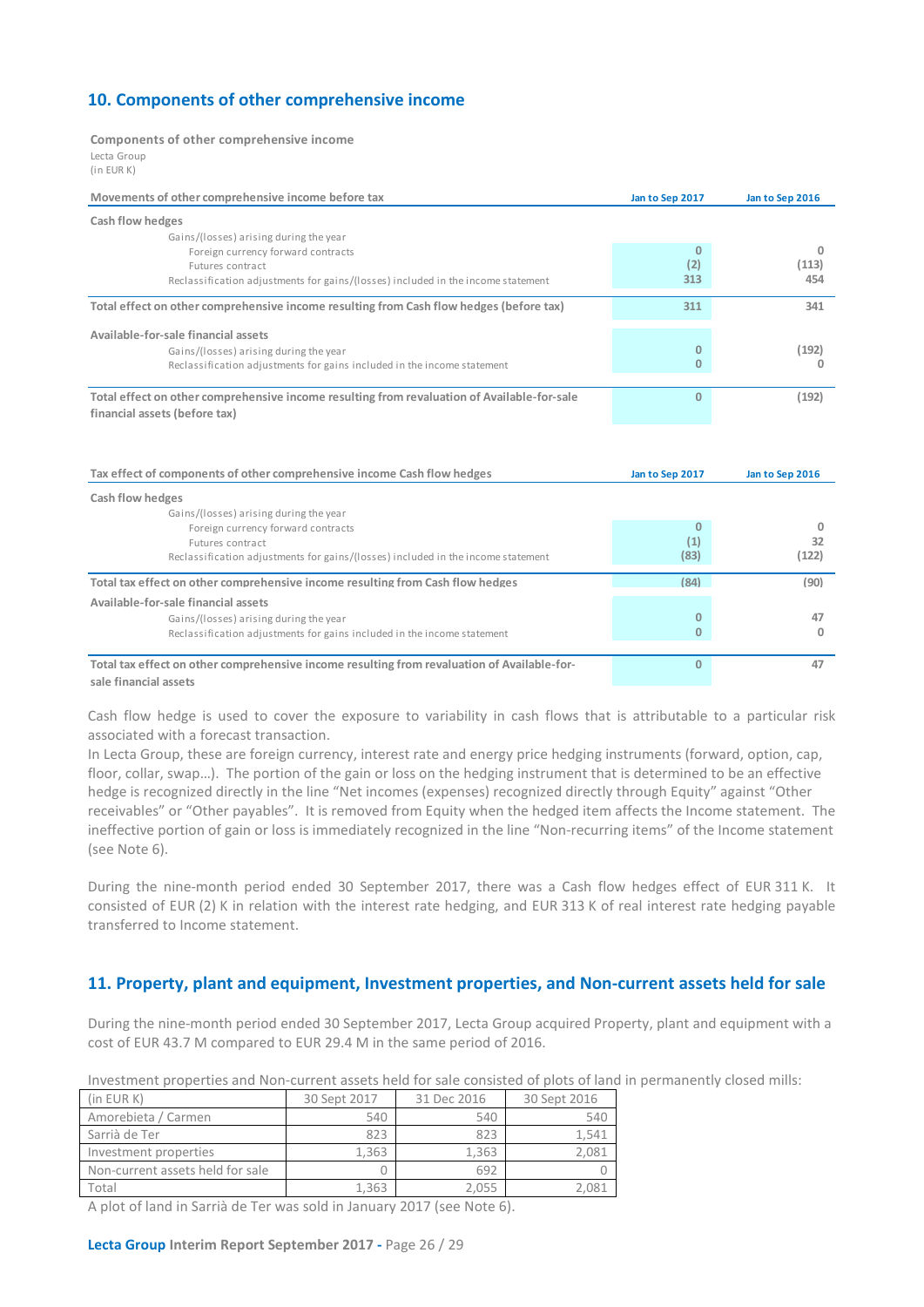### <span id="page-26-0"></span>**12. Interest-bearing borrowings**

During the nine-month period ended 30 September 2017, the repayment of borrowings net of proceeds from borrowings was EUR 5.3 M.

### <span id="page-26-1"></span>**13. Capital commitments**

As at 30 September 2017, Lecta Group had firm commitments in relation with orders of Property, plant and equipment net of advances to suppliers of EUR 25.9 M.

These commitments were allocated as follows:

EUR 1.5 M in Italy

EUR 0.7 M in France

<span id="page-26-3"></span><span id="page-26-2"></span>EUR 23.7 M in Spain

### **14. Related party disclosures**

### **14.1. Transactions with non-consolidated companies**

|                             |      |                                       |                                        |                                            | <b>31 December 2016</b>                      |                                              |  |
|-----------------------------|------|---------------------------------------|----------------------------------------|--------------------------------------------|----------------------------------------------|----------------------------------------------|--|
| <b>January to September</b> |      |                                       |                                        |                                            | 30 September 2017                            |                                              |  |
| (in EUR K)                  |      | <b>Sales</b><br>to<br>related parties | (Purchases)<br>from<br>related parties | Finance (costs)<br>from<br>related parties | <b>Amounts</b><br>owed by<br>related parties | <b>Amounts</b><br>owed to<br>related parties |  |
| SVL Pilote SAS              | 2016 |                                       | (4, 757)                               |                                            |                                              | 677                                          |  |
|                             | 2017 |                                       | (5,530)                                |                                            |                                              | 1,882                                        |  |
| <b>SVS SAS</b>              | 2016 | 0                                     | (436)                                  | $\Omega$                                   |                                              | 58                                           |  |
|                             | 2017 |                                       | (457)                                  |                                            |                                              | 186                                          |  |
| <b>SVT SAS</b>              | 2016 |                                       | (1, 429)                               |                                            |                                              | 235                                          |  |
|                             | 2017 |                                       | (1, 593)                               |                                            |                                              | 415                                          |  |

These companies were not consolidated because of absence of control or immateriality (see Note 2.3). All the transactions with related parties were made on an arm's length basis.

### <span id="page-26-4"></span>**15. Hedging derivatives on foreign currencies**

The Lecta Group operations are impacted by the fluctuations of the non-euro currencies, mainly USD, CAD and GBP.

At 30 September 2017, ordinary sales and purchases were specifically hedged through:

| The impact of these contracts has been accounted for as fair value hedging, hence recognized in the Income |  |
|------------------------------------------------------------------------------------------------------------|--|
| statement (see Note 1.36 of Lecta annual report).                                                          |  |

At 30 September 2017, there were no options on future sales in foreign currencies and on future purchases in foreign currencies. Therefore, nothing had to be fair valued through Income statement.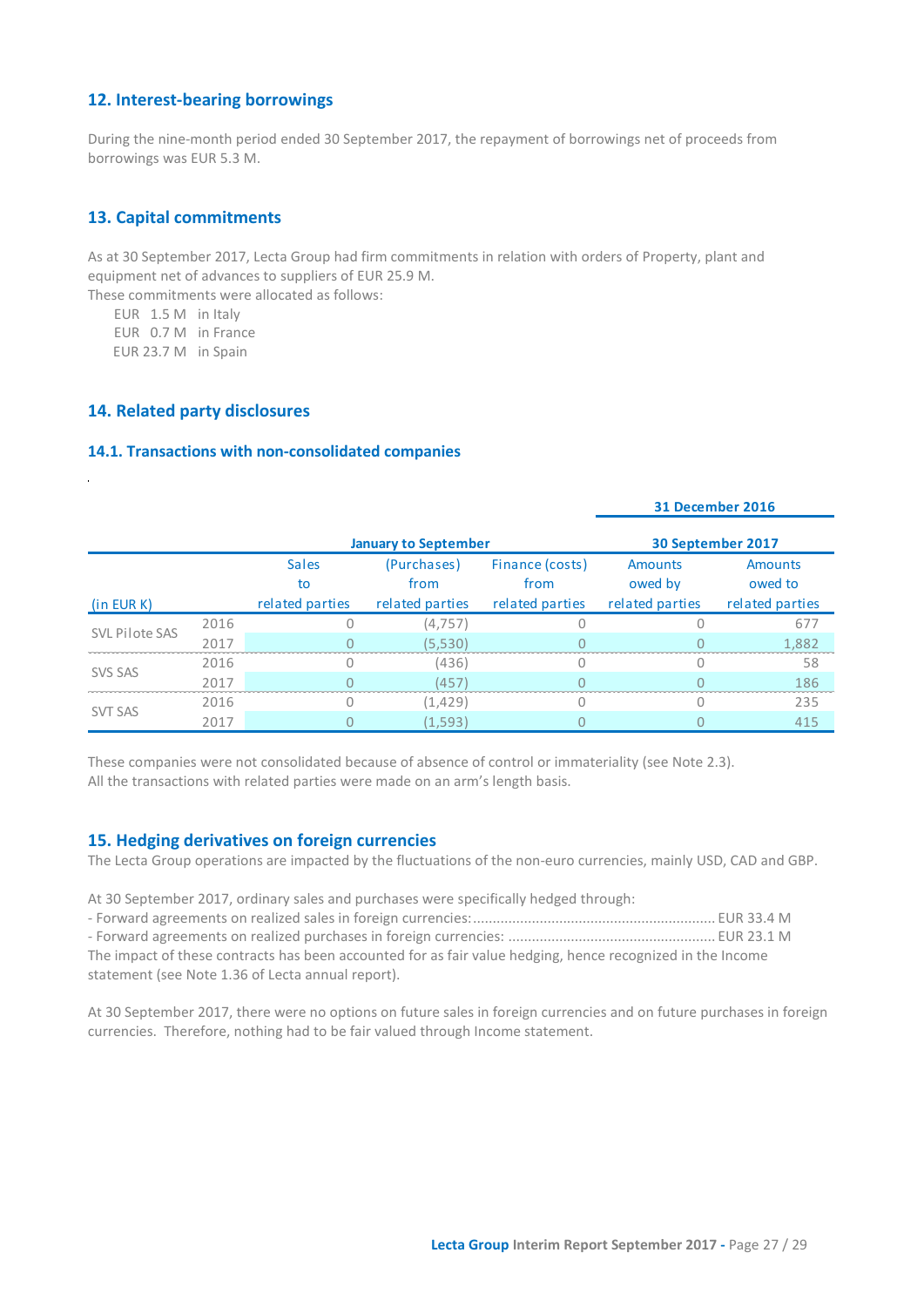### <span id="page-27-0"></span>**16. Hedging derivatives on interest rates**

### 2012 Floating Rate Notes:

[1] On 3 May 2013, the interest rate of 26% of the Floating rate notes was hedged with a Swap to exchange 3-month Euribor variable rate against fixed rate of 0.385% for the period from mid-August 2013 to mid-February 2016. [2] On 24 April 2014, the interest rate of 26% of the Floating rate notes was hedged with a Cap indexed to 3-month Euribor for the period from mid-August 2014 to mid-August 2016.

[3] On 3 October 2014, the interest rate of 26% of the Floating rate notes was hedged with a Cap indexed to 3-month Euribor for the period from mid-November 2014 to mid-August 2016.

### Alto Garda Power SrL:

[4] On 5 September 2007, the interest rate of 50% of the forecast debt in Alto Garda Power SrL was hedged with a Collar indexed to 6-month Euribor for the period from June 2007 to December 2018.

On 16 March 2010, the interest rate of 25% of the forecast debt was hedged with a Swap to exchange 6-month Euribor variable rate against fixed rate of 2.995% for the period June 2010 to December 2018.

In December 2012, Alto Garda Power SrL voluntarily repaid EUR 12 M of its debt. Following this repayment, the notional amounts of the Collar and the Swap were higher than the debt. Consequently, the Collar and part of the Swap was considered as hedging instruments, while the balance of the Swap was no more considered as hedging instrument. On 18 December 2013, the Swap to exchange 6-month Euribor variable rate was terminated. In March 2017, Alto Garda Power SrL refinanced its debt (see Note 3.5). On 28 February 2017, the Collar indexed to 6-

month Euribor was terminated.

### IDAE Sant Joan AIE:

[5] On 23 July 2010, the interest rate of 75% of the forecast debt in IDAE Sant Joan AIE was hedged with a Swap to exchange 1-month Euribor variable rate against fixed rate of 2.14% for the period from June 2011 to March 2016.

[6] On 23 December 2015, the interest rate of 70% of the forecast debt in IDAE Sant Joan AIE was hedged with a Cap indexed to 3-month Euribor for the period from June 2016 to September 2018. This Cap took effect 3 months after the termination of the prior interest rates hedge of the forecast debt in IDAE Sant Joan AIE (See [5]).

|                   | (in EUR K)        |                 |         |                  |                    |       |          |               |
|-------------------|-------------------|-----------------|---------|------------------|--------------------|-------|----------|---------------|
|                   |                   | <b>Notional</b> | Premium | <b>Effective</b> | <b>Termination</b> | Floor | Cap      |               |
|                   | <b>Instrument</b> | amount          | paid    | date             | date               | rate  | rate     | <b>Strike</b> |
| $[1]$             | Swap 3M Euribor   | 100,000         |         | 15-Aug-2013      | 15-Feb-2016        |       |          | 0385%         |
| $\lceil 2 \rceil$ | Cap 3M Euribor    | 100.000         | 45      | 15-Aug-2014      | 15-Aug-2016        |       | 2.00%    |               |
| $\lceil 3 \rceil$ | Cap 3M Euribor    | 100.000         |         | 15-Nov-2014      | 15-Aug-2016        |       | 2.00%    |               |
| $\lceil 4 \rceil$ | Collar 6M Euribor | Max 27.644      |         | 29-Jun-2007      | 28-Feb-2017        | 405%  | 5.75%    |               |
| $\sqrt{5}$        | Swap 1M Euribor   | Max 18.750      |         | 30-Jun-2011      | 31-Mar-2016        |       |          | 110           |
| [6]               | Cap 3M Euribor    | Max 8,000       | フハ      | 30-Jun-2016      | 30-Sep-2018        |       | $0.00\%$ |               |

The main characteristics of the above instruments are as follows:

The impact of these agreements was accounted for as cash flow hedge.

For the cash flow hedge, the intrinsic value considered as effective was recognized directly in Equity, while the time value was considered as ineffective and thus recognized in the Income statement. For the fair value hedge, any gain or loss from re-measuring the hedging instrument at fair value was recognized in the Income statement in the lines "Financial income" or "Financial expense".

### <span id="page-27-1"></span>**17. Hedging derivatives on energy prices**

There were no hedging derivatives on energy price.